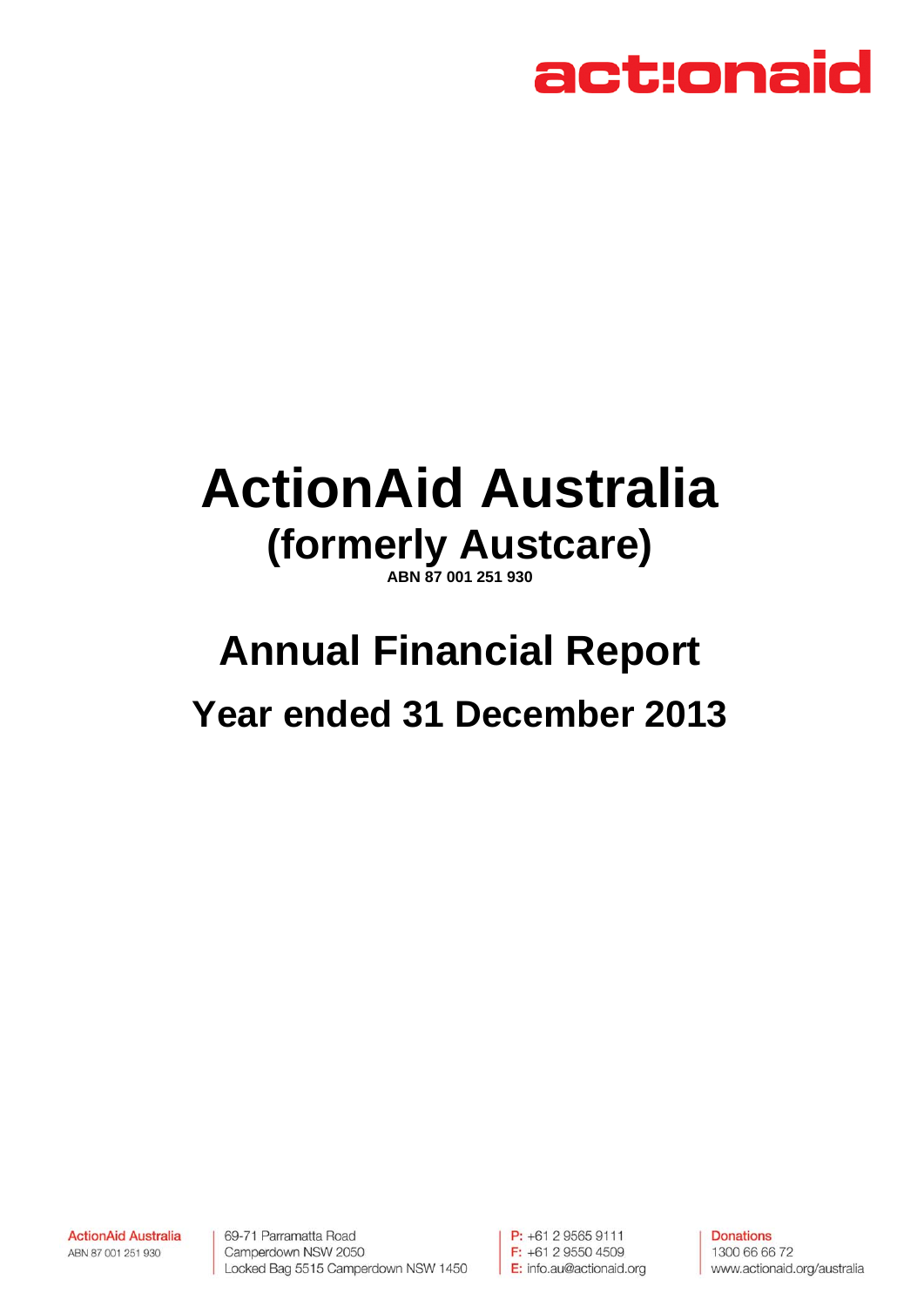### **Contents**

| Directors' report                                          |    |
|------------------------------------------------------------|----|
| Auditor's independence declaration                         | 6  |
| Statement of Profit or Loss and Other Comprehensive Income |    |
| Statement of Changes in Equity                             | 8  |
| <b>Statement of Financial Position</b>                     | 9  |
| <b>Statement of Cash Flows</b>                             | 10 |
| Notes to the financial statements                          | 11 |
| Directors' declaration                                     | 32 |
| Declaration by Executive Director                          | 33 |
| Independent auditor's report                               | 34 |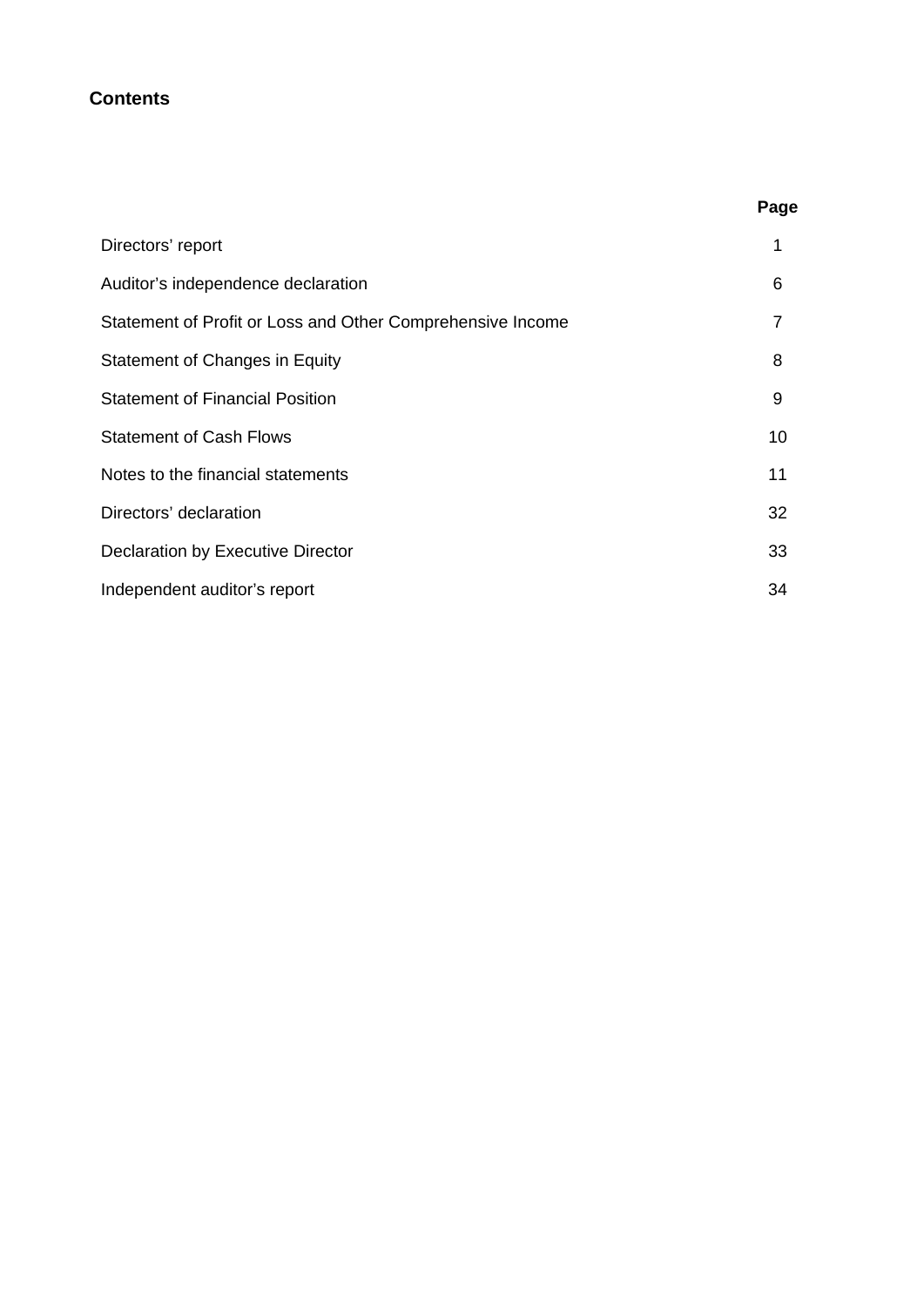# **ActionAid Australia Limited Directors' Report**

The directors present their report together with the financial report of ActionAid Australia Limited ("the Company" and "ActionAid Australia") for the year ended 31 December 2013 and the auditor's report thereon.

### **1. Directors**

The directors of the Company at any time during or since the reporting period are:

| <b>Director</b><br>The Hon John Dowd AO<br>QC | <b>Qualifications &amp; experience</b><br>LLB (Syd)<br><b>Chancellor Southern Cross University</b><br>Deputy President NSW Mental Health<br>Tribunal<br>President International Commission of<br>Jurists Australia<br>Former NSW Attorney General<br>Former Supreme Court Judge                                                                 | <b>Special responsibilities</b><br>President<br>Director from 28 April 2008<br>Appointed President 1 July 2009 |
|-----------------------------------------------|-------------------------------------------------------------------------------------------------------------------------------------------------------------------------------------------------------------------------------------------------------------------------------------------------------------------------------------------------|----------------------------------------------------------------------------------------------------------------|
| <b>Margaret Alston</b>                        | LLB (Melbourne) Dip ED (Melbourne)<br><b>Consultant Member St Vincent's Health</b><br>Regional Advisory Council Melbourne<br>Former Program Quality Advisor,<br>Save the Children Australia<br>Former Business Development<br>Consultant, RMIT International Projects<br>Former Program Director, Australian<br><b>Volunteers International</b> | Director from 16 June 2011<br>Appointed Vice-President 16 May 2012                                             |
| Tuong Quang Luu AO                            | BA/LLB (Saigon)<br>LLB (ANU) Barrister at law<br>Part-time Director, National Australia<br>Day Council<br>Former Head of SBS Radio<br>Former Director: The Australian<br>Museum Trust, Refugee Council of<br><b>Australia &amp; MSTL</b><br>Former Alternate Director PAN TV                                                                    | Director from 8 February 2007<br>Resigned on 1 July 2013                                                       |
| Sonia Zavesky                                 | Graduate, A.F.T.R.S.<br>Director, Zavesky Consulting<br>Former Head of Communications,<br>Greenpeace<br>Former Chief of Staff and Executive<br>Producer, ABC News Radio Sydney<br>Former news and current affairs<br>journalist, ABC                                                                                                            | Director from 4 November 2009                                                                                  |
| James Pyne                                    | B.E. Hons (Syd) M.B.A. (Insead)<br>Group Head of Sales - Coates Hire,<br>Australia<br>Former Executive - Brakes Foodservice<br>Group (UK)<br>Former Principal - Softbank Europe<br>Venture Capital (UK)<br>Former Strategy Consultant - LEK<br>Consulting (Australia, New Zealand,<br>France, The Philippines, UK)                              | Director from 25 November 2010<br>Resigned on 12 September 2013                                                |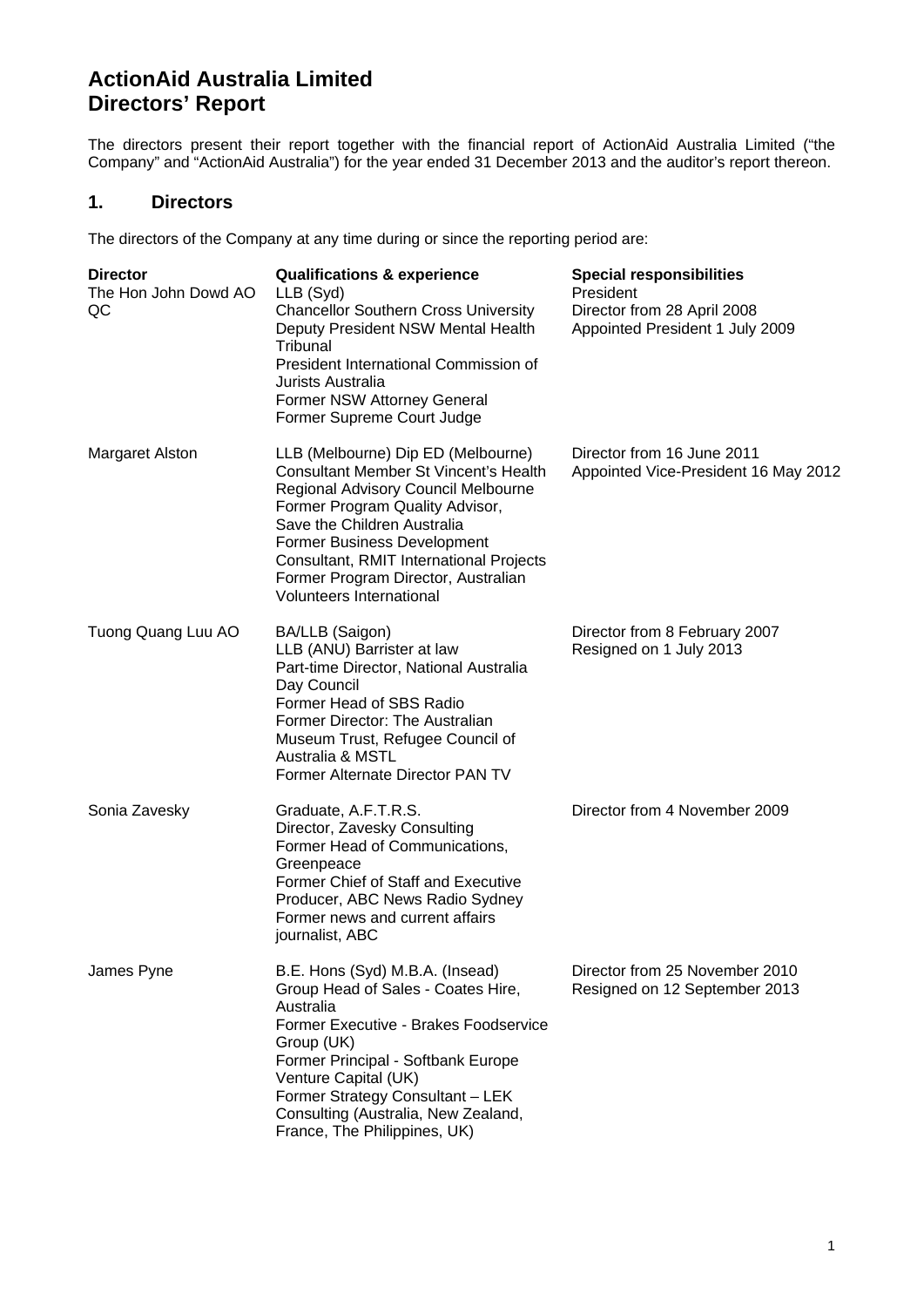# **ActionAid Australia Limited**

# **Directors' Report (continued)**

### **1. Directors' (continued)**

| <b>Director</b><br>Susan Brennan | <b>Qualifications &amp; experience</b><br>BA/LLB (Hons), Barrister at Law<br>Vice President, World YWCA and Former<br>President, World YWCA                                                                                                                                            | <b>Special responsibilities</b><br>Director from 24 February 2011 |
|----------------------------------|----------------------------------------------------------------------------------------------------------------------------------------------------------------------------------------------------------------------------------------------------------------------------------------|-------------------------------------------------------------------|
| <b>Gordon Weiss</b>              | MA (Int. Relations, Security)<br>Former OSCE official<br>Former Global Emergencies Official<br>(UNICEF)<br>Former Spokesman (UN Sri Lanka)<br>Author<br>Journalist with The Global Mail                                                                                                | Director from 16 June 2011<br>Resigned on 19 November 2013        |
| Thomas<br>O'Connor               | BA/LLB (Melb)<br>Senior Programs Manager, Centre for<br><b>Australian Progress</b><br>Former CEO, the Oaktree Foundation                                                                                                                                                               | Director from 17 May 2012<br>Resigned on 19 July 2013             |
| Maree Blake                      | GAICD, FCSA, FCPA<br>B.Bus, Grad. Cert. in Management<br>Various Non-Executive Directorship and<br><b>Committee Positions</b><br>Former ASIC Queensland Regional<br>Commissioner<br>Former partner of national accounting<br>firm                                                      | Director from 22 November 2012                                    |
| Nicci Dent                       | MFIA, HND Fashion Design<br>Diploma in Fashion and Design 1984<br><b>BTEC</b> in Art and Design<br>National Fundraising Director The Heart<br>Foundation<br>Formerly Director of Fundraising MSF<br>Various Fundraising roles with Amnesty<br>International and the Wilderness Society | Director from 11 September 2013                                   |
| James Goth                       | <b>B.Ec University of Sydney</b><br><b>LLB University of Sydney</b><br>MBA, Insead<br>Former Partner, Boston Consulting Group                                                                                                                                                          | Director from 30 January 2014                                     |

## **2. Company Secretary**

Philip Archibald Law was appointed to the position of Company Secretary on 1 July 2009.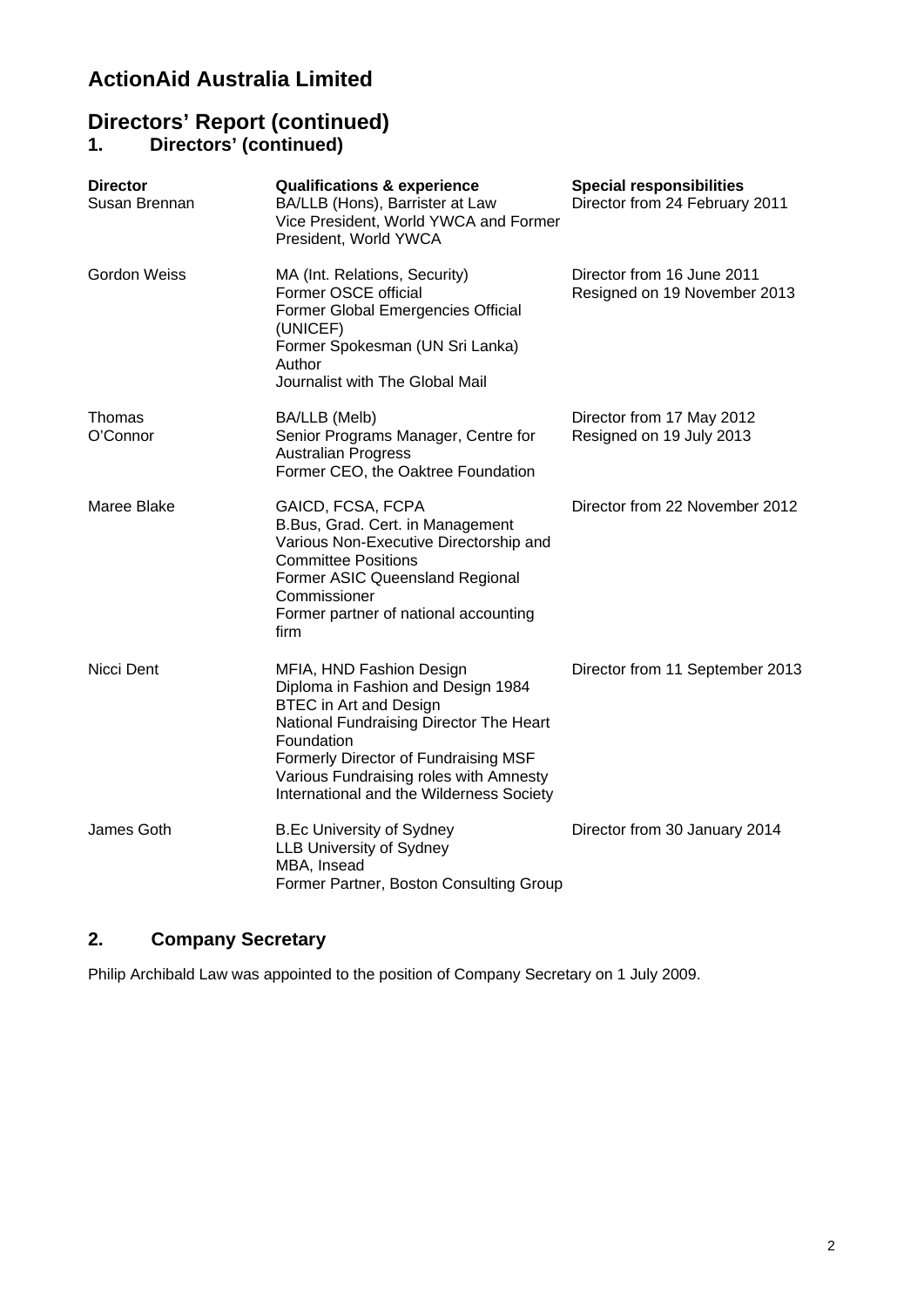# **ActionAid Australia Limited Directors' Report (continued)**

## **3. Directors' meetings**

The number of directors' meetings and number of meetings attended by each of the directors of the Company during the year were:

|                      |                              | <b>Audit and Risk</b><br><b>Board Meetings</b><br><b>Governance and Board</b><br><b>Management/Finance and</b><br>Development/<br>Governance,<br><b>Fundraising</b><br><b>Compliance and Risk</b><br><b>Committees</b><br><b>Committees</b><br>6 meetings held<br>6 meetings held<br>5 meetings held |                              |                 |   |                 |
|----------------------|------------------------------|------------------------------------------------------------------------------------------------------------------------------------------------------------------------------------------------------------------------------------------------------------------------------------------------------|------------------------------|-----------------|---|-----------------|
|                      | <b>Eligible to</b><br>attend | <b>Attended</b>                                                                                                                                                                                                                                                                                      | <b>Eligible to</b><br>attend | <b>Attended</b> |   | <b>Attended</b> |
| The Hon John Dowd AO | 6                            | 4                                                                                                                                                                                                                                                                                                    |                              |                 |   |                 |
| Margaret Alston      | 6                            | 5                                                                                                                                                                                                                                                                                                    | 2                            | 2               | 4 | 3               |
| Tuong Quang Luu AO   | 3                            | 3                                                                                                                                                                                                                                                                                                    |                              |                 | 4 | 4               |
| Sonia Zavesky        | 6                            | 4                                                                                                                                                                                                                                                                                                    | 6                            | 6               |   |                 |
| James Pyne           | 5                            | 3                                                                                                                                                                                                                                                                                                    |                              |                 | 4 | 4               |
| Susan Brennan        | 6                            | 5                                                                                                                                                                                                                                                                                                    | 6                            | 6               |   |                 |
| <b>Gordon Weiss</b>  | 6                            | 3                                                                                                                                                                                                                                                                                                    |                              |                 | 4 |                 |
| Thomas O' Connor     | 4                            | 4                                                                                                                                                                                                                                                                                                    | 4                            | 3               |   |                 |
| Maree Blake          | 6                            | 6                                                                                                                                                                                                                                                                                                    |                              |                 | 5 | 5               |
| Nicci Dent           | 2                            | 2                                                                                                                                                                                                                                                                                                    |                              |                 |   |                 |

### **4. Principal objectives, strategy and activities**

ActionAid Australia's mission is to work with poor and excluded people to eradicate poverty and injustice. The organisation conducts co-ordinated appeals, projects and campaigns to work towards ending the poverty and injustice experienced by poor and excluded people.

ActionAid Australia is striving for a poverty free planet. In doing so, we have defined our own unique identity and the focus of our work in our new strategy Changing the Rules 2012-2017. In order to maximise our contribution to the ActionAid International federation's work at the local, national and international level, the ActionAid Australia strategy is closely linked to the ActionAid International strategy "People's Action to End Poverty" that guides the federation's work from 2012 to 2017.

Drawing on the strengths of our organisation and an analysis of the context in which we will operate in the coming years, we commit ourselves to the primary objective of helping people to stand up, claim their human rights and actively challenge the prevailing growth driven development model which is based on an unjust global economic and political system. We have committed ourselves to three core mission objectives:

- 1. Enabling poor and excluded people, particularly women, to secure access to, and control over, the productive resources, and decision making processes essential to improving their livelihoods.
- 2. Protecting women's rights by preventing and responding to gender based violence against women during disasters and conflicts.
- 3. Encouraging Australians to challenge the status quo and critically evaluate how their lives and choices affect people living in poverty by tapping into positive values, beliefs and attitudes.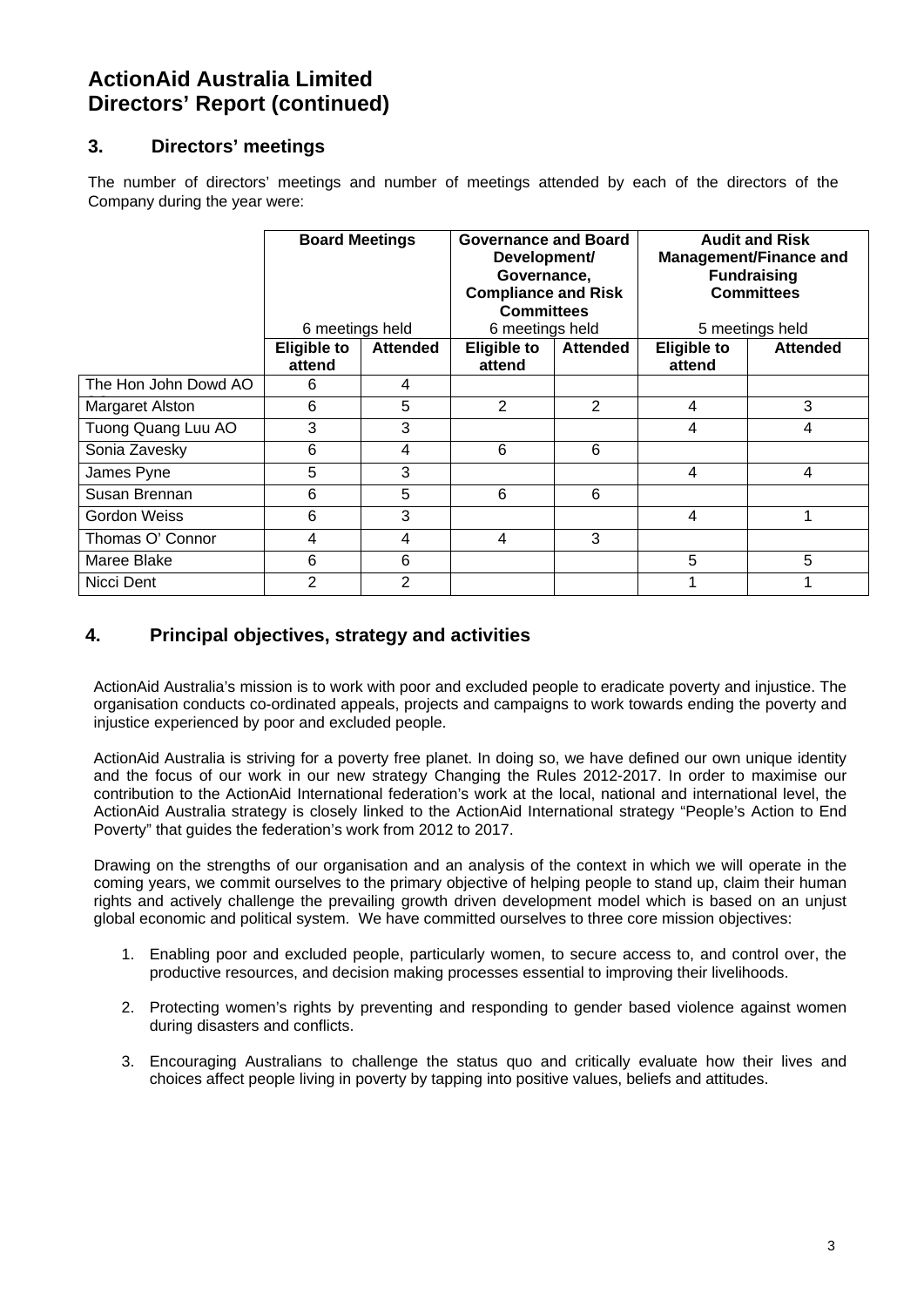# **ActionAid Australia Limited Directors' Report (continued)**

The full version of Changing the Rules, containing detailed activities for achieving the above objectives, is available on ActionAid Australia's website. ActionAid Australia's performance is regularly measured against the objectives and outcomes in Changing the Rules. The directors regularly receive a review of progress against each of the strategy's objectives.

### **5. Operating and financial review**

ActionAid Australia's short-term financial strategy continues to focus on investment in the organisation's future stability and effectiveness by diversifying its income sources, enabling a significant long-term contribution to ActionAid projects overseas. Historically the bulk of ActionAid Australia's income has come from government grants, and although this income is expected to continue, the organisation is currently building public income in the form of monthly donations from long-term donors. Because the costs of building the relationships with long-term donors are incurred up-front, fundraising expenditure will be higher than normal in the short-term but will provide significant increases in public income over the medium to longer term.

ActionAid Australia recorded a small operating surplus for the year of \$7,103 (year ended 31 December 2012: deficit \$147,804). Additionally, a capital profit was realised on sale of the office building in the amount of \$3,018,577 (year ended 31 December 2012: \$Nil). Total operating revenue for the year was \$7,524,756 (year ended 31 December 2012: \$11,294,137) and total expenditure was \$7,517,653 (year ended 31 December 2012: \$11,441,941). The total surplus of \$3,025,680 resulted in a 136% increase in equity, which at 31 December 2013 was \$5,242,043 (31 December 2012: \$2,216,363). Cash balances at 31 December 2013 were increased by 102% to \$8,986,075 (31 December 2012: \$4,442,979).

Monetary public funds raised by ActionAid Australia totalled \$3,239,601 (year ended 31 December 2012: \$3,342,113), and AusAID and other grant income totalled \$3,960,747 (year ended 31 December 2012; \$6,854,279). Note that this excludes grants not yet disbursed which have been treated as deferred income and amount to \$3,158,440 (31 December 2012: \$2,366,875).

During the year, ActionAid Australia provided \$3,981,644 to projects working towards ending poverty in Africa, the Middle East and the Asia Pacific region (year ended 31 December 2012: \$6,965,135). \$716,744 was spent in Australia on supporting international projects (year ended 31 December 2012: \$767,290).

In line with ActionAid Australia's belief that the ability for poor and excluded people's ability to claim their rights is partially dependent on influencing the opinions of the Australian people and policy change in Australia, the Company's expenditure on Australian community education initiatives remained significant to \$442,498 (year ended 31 December 2012: \$637,131). The expenditures on fundraising for the year were \$1,288,966 (year ended 31 December 2012: \$2,068,477). Administration costs were \$894,968 (year ended 31 December 2012: \$874,602).

#### **Significant changes in the state of affairs**

There have not been any significant changes in the state of affairs during the year 2013 other than the sale of our office premises at 69-71 Parramatta Road Camperdown. As detailed above a capital profit was realised on sale.

### **6. Events subsequent to reporting date**

There has not arisen in the interval between the end of the financial year and the date of this report any item, transaction or event of a material and unusual nature likely, in the opinion of the directors of the Company, to affect significantly the operations of the Company, the results of those operations, or the state of affairs of the Company, in future financial years.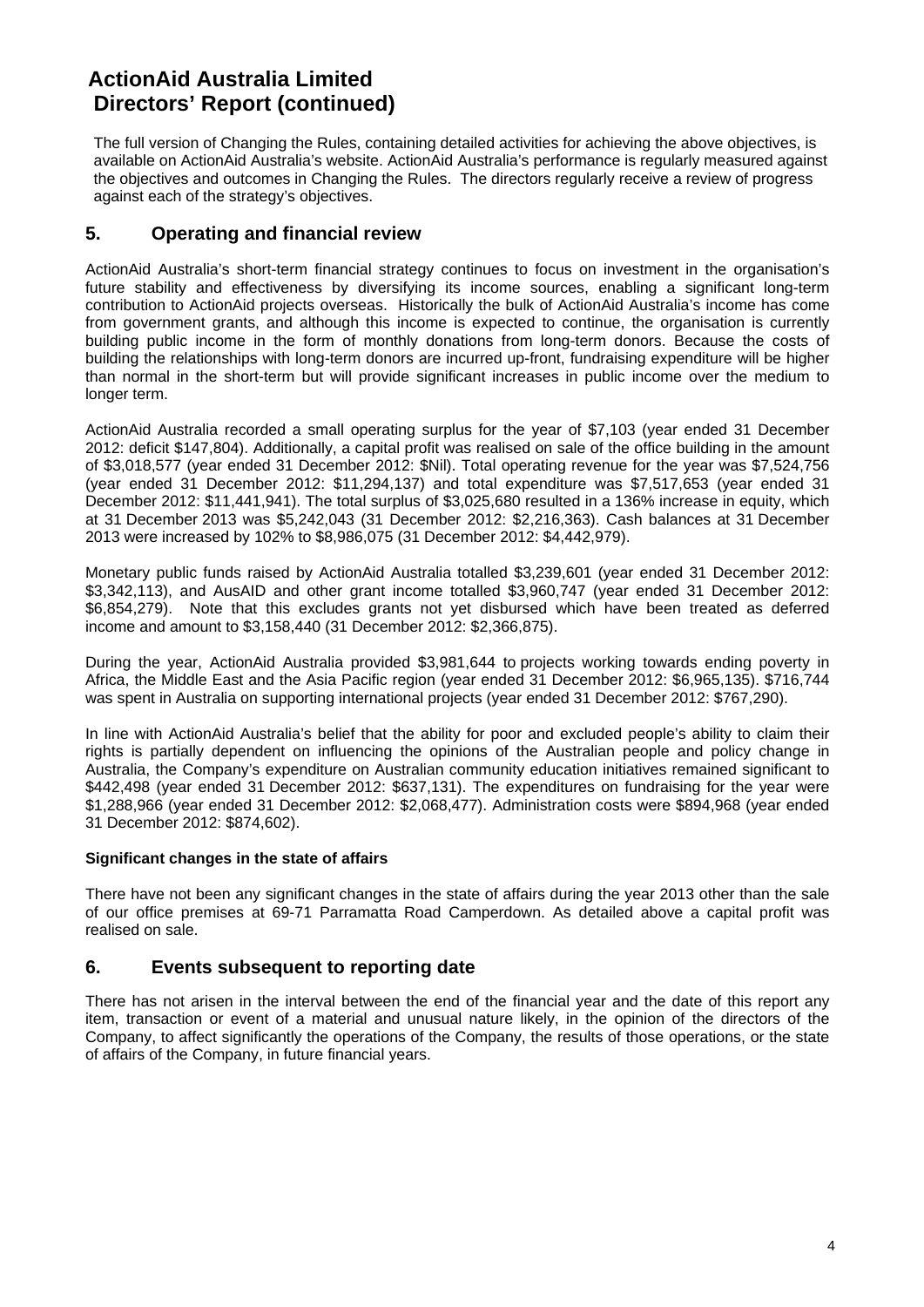# **ActionAid Australia Limited Directors' Report (continued)**

### **7. Likely developments**

The directors believe that the need for working with poor and excluded people to eradicate poverty and injustice will not diminish in the foreseeable future, and as such the directors, staff and volunteers will continue to work towards a world without poverty in which every person can exercise their right to a life of dianity.

### **8. Liability of members on winding up**

ActionAid Australia is a Company limited by guarantee, and was incorporated on 8 June 1978. In the event of the Company being wound up every member of the Company undertakes to contribute an amount of \$50. The total amount that members of the Company are liable to contribute if the Company is wound up is \$1,400 (31 December 2012: \$2,000).

### **9. Indemnification and insurance of officers and auditors**

### **Indemnification**

The Company has taken out a directors' and officers' insurance policy to indemnify all past and present directors and officers of the Company to another person (other than the Company) that may arise from their position as directors and officers of the Company, except where the liability arises out of conduct involving a lack of good faith. No claims were made during or since the period and there are no outstanding claims.

### **Insurance premiums**

The directors have not included details of the nature of the liabilities covered or the amount of the premium paid in respect of the directors' and officers' liability and legal expenses insurance contracts, as such disclosure is prohibited under the terms of the contract.

### **10. Auditor's independence declaration**

The auditor's independence declaration as required under section 307C of the Corporations Act is on page 6 of this financial report, and forms part of this report.

### **11. Environmental regulation**

The Company's operations are not subject to any significant environmental regulations under either Commonwealth or State Legislation. The directors believe that the Company has adequate systems in place for the management of its environmental requirements and is not aware of any significant breaches of those environmental requirements as they apply to the Company.

This report is made with a resolution of the directors made pursuant to S298(2) of the Corporations Act 2001.

The Hon. John Dowd AO OC Sonia Zavesky President **Director** 

Dated at Sydney this 23rd day of May 2014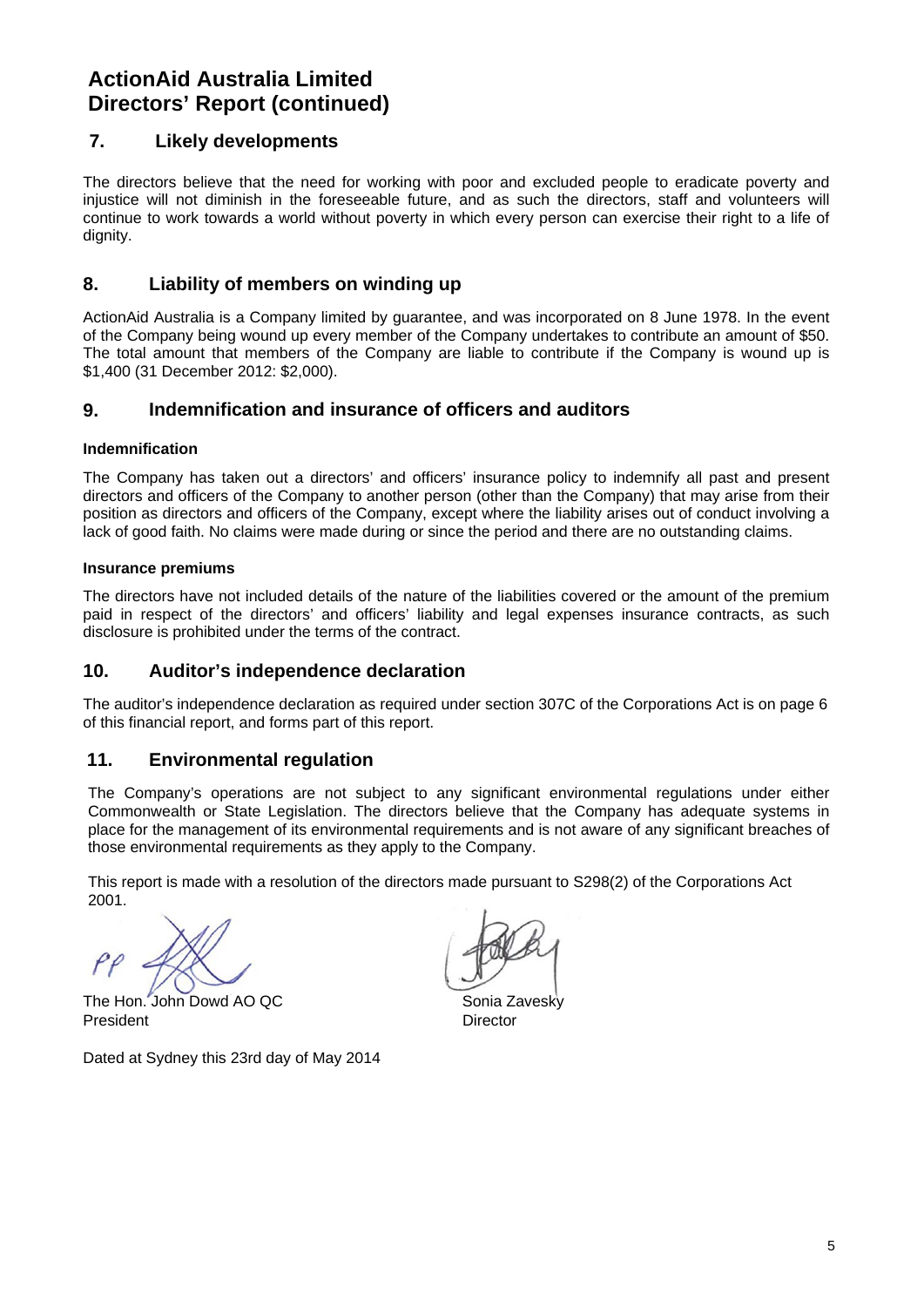# **Deloitte.**

Deloitte Touche Tohmatsu A.B.N. 74 490 121 060

Grosvenor Place 225 George Street Sydney NSW 2000 PO Box N250 Grosvenor Place Sydney NSW 1220 Australia

DX 10307SSE Tel: +61 (0) 2 9322 7000 Fax: +61 (0) 2 9322 7001 www.deloitte.com.au

The Board of Directors ActionAid Australia 69-71 Parramatta Rd CAMPERDOWN, NSW, 2050

23 May 2014

Dear Board Members,

### **ActionAid Australia**

In accordance with section 307C of the Corporations Act 2001, I am pleased to provide the following declaration of independence to the directors of ActionAid Australia.

As lead audit partner for the audit of the financial statements of ActionAid Australia for the financial year ended 31 December 2013, I declare that to the best of my knowledge and belief, there have been no contraventions of:

- (i) the auditor independence requirements of the Corporations Act 2001 in relation to the audit; and
- (ii) any applicable code of professional conduct in relation to the audit.

Yours sincerely

Deloite Tardy Tohneth

### DELOITTE TOUCHE TOHMATSU

Garie Peere

Gaile Pearce Partner Chartered Accountant

Liability limited by a scheme approved under Professional Standards Legislation. Member of Deloitte Touche Tohmatsu Limited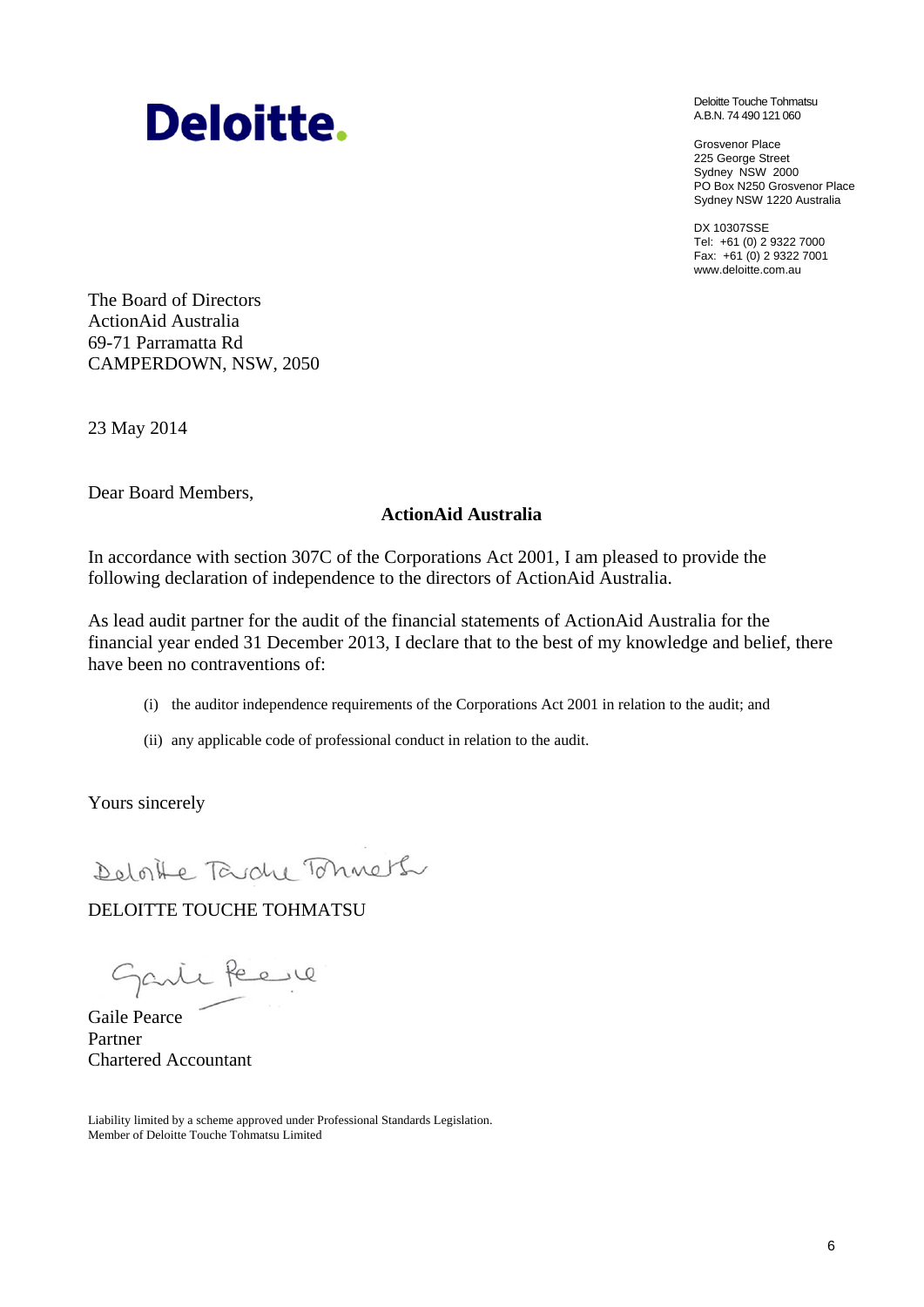# **ActionAid Australia Statement of Profit or Loss and Other Comprehensive Income**

## **For the year ended 31 December 2013**

|                                                                     |                | Year ended<br>31 December<br>2013 | Year ended<br>31 December<br>2012 |
|---------------------------------------------------------------------|----------------|-----------------------------------|-----------------------------------|
|                                                                     | <b>Note</b>    |                                   |                                   |
|                                                                     |                | \$                                | \$                                |
| <b>REVENUE</b>                                                      |                |                                   |                                   |
| <b>OPERATING REVENUE</b>                                            |                |                                   |                                   |
| Donations and gifts                                                 |                |                                   |                                   |
| -Monetary                                                           |                | 3,106,056                         | 3,219,491                         |
| -Non-monetary                                                       | 4              | 192,832                           | 129,306                           |
| Bequests and legacies                                               |                | 133,545                           | 122,622                           |
| Grants                                                              |                |                                   |                                   |
| -AusAID                                                             |                | 3,681,622                         | 3,795,342                         |
| -Other Australian                                                   | 5              | 183,244                           | 20,651                            |
| -Other overseas                                                     |                | 95,881                            | 3,038,286                         |
| Investment income                                                   | 6              | 53,652                            | 68,226                            |
| Other income                                                        | $\overline{7}$ | 77,924                            | 900,213                           |
|                                                                     |                |                                   |                                   |
| <b>Total operating revenue</b>                                      |                | 7,524,756                         | 11,294,137                        |
| <b>OTHER GAINS</b>                                                  |                |                                   |                                   |
| Capital profit on sale of property                                  |                | 3,018,577                         |                                   |
| <b>Total other gains</b>                                            |                | 3,018,577                         |                                   |
| <b>TOTAL REVENUE</b>                                                |                | 10,543,333                        | 11,294,137                        |
| <b>EXPENDITURE</b>                                                  |                |                                   |                                   |
| International programs:                                             |                |                                   |                                   |
| - Funds to international programs                                   | 8              | 3,981,644                         | 6,965,135                         |
| - Program support costs                                             | 8              | 716,744                           | 767,290                           |
| Community education                                                 | 8              | 442,498                           | 637,131                           |
| Fundraising costs:                                                  |                |                                   |                                   |
| Public<br>- Government, multilateral & private                      |                | 1,264,878                         | 1,999,432                         |
|                                                                     | 9              | 24,089                            | 69,045                            |
| Accountability and administration<br>Non-monetary expenditure       | 4              | 894,968<br>192,832                | 874,602<br>129,306                |
| <b>Total International Aid and Development Programs Expenditure</b> |                | 7,517,653                         | 11,441,941                        |
|                                                                     |                |                                   |                                   |
| <b>TOTAL EXPENDITURE</b>                                            |                | 7,517,653                         | 11,441,941                        |
| Excess/(shortfall) of revenue over expenditure:                     |                |                                   |                                   |
| - Operating excess/(shortfall) over expenditure                     | 12             | 7,103                             | (147, 804)                        |
| - Capital excess/(shortfall) over expenditure                       | 12             | 3,018,577                         |                                   |
| <b>TOTAL EXCESS/(SHORTFALL)</b><br>OF REVENUE OVER EXPENDITURE      |                | 3,025,680                         | (147, 804)                        |
|                                                                     |                |                                   |                                   |
| Other comprehensive income                                          |                |                                   |                                   |
| Total comprehensive income/(loss)                                   |                | 3,025,680                         | (147, 804)                        |

*The Statement of Profit or Loss and Other Comprehensive Income is to be read in conjunction with the notes to the financial statements set out on pages 11 – 31.*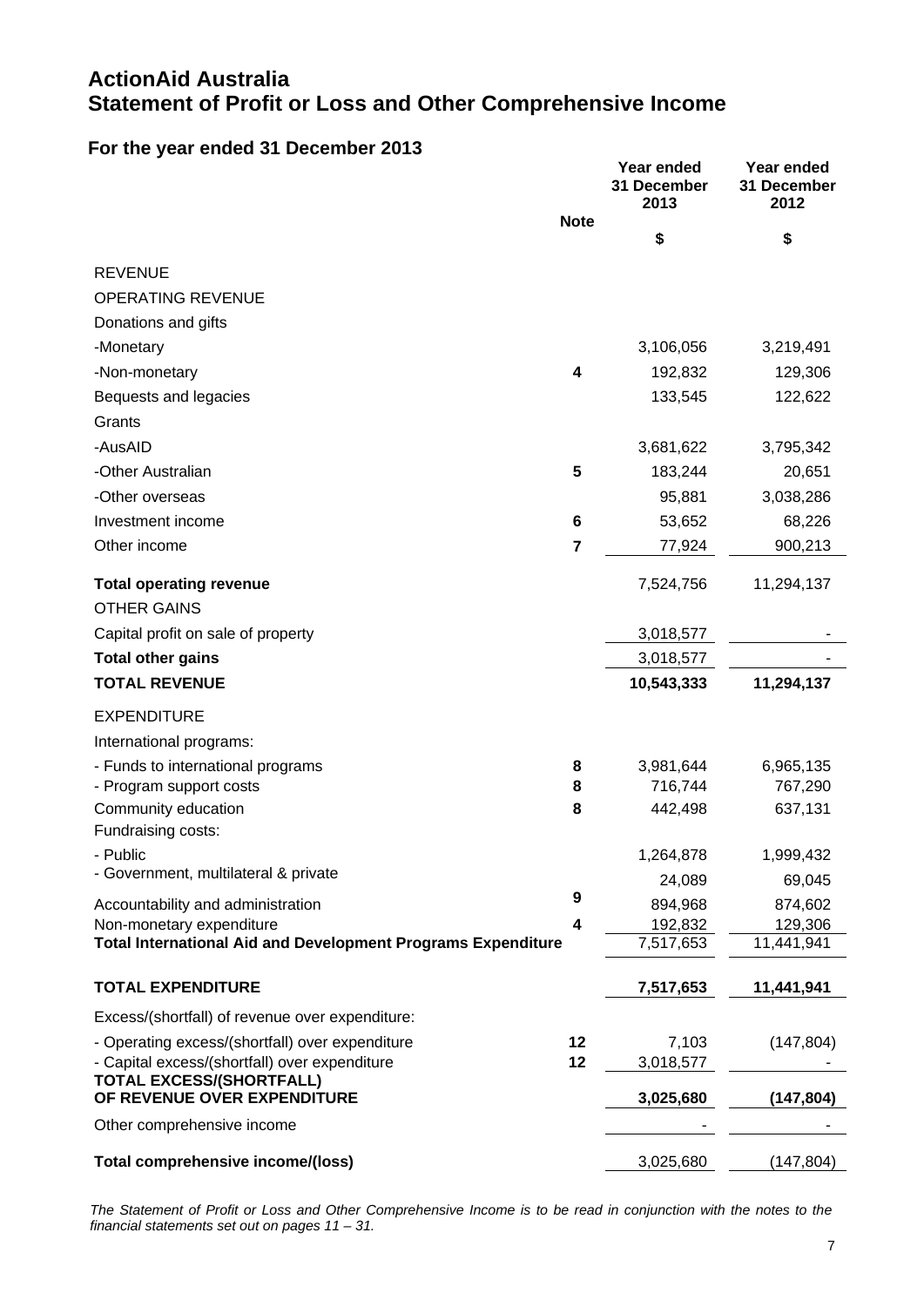# **ActionAid Australia Statement of Changes in Equity**

## **For the year ended 31 December 2013**

|                                                 | Note | <b>Retained</b><br>earnings | <b>Restricted</b><br>funds reserves | <b>Unrestricted</b><br>funds reserves | <b>Total</b><br>undistributed<br>funds |
|-------------------------------------------------|------|-----------------------------|-------------------------------------|---------------------------------------|----------------------------------------|
|                                                 |      | \$                          | \$                                  | \$                                    | \$                                     |
| <b>Opening balance</b><br>at 1 January 2012     |      | 1,340,805                   | 973,362                             | 50,000                                | 2,364,167                              |
| Surplus/(deficit)                               |      | (147, 804)                  |                                     |                                       | (147, 804)                             |
| <b>Total comprehensive income</b>               |      | (147, 804)                  |                                     |                                       | (147, 804)                             |
| Transfers to/(from) restricted<br>reserves      | 13   | 168,843                     | (168, 843)                          |                                       |                                        |
| <b>Closing balance</b><br>at 31 December 2012   |      | 1,361,844                   | 804,519                             | 50,000                                | 2,216,363                              |
|                                                 |      | <b>Retained</b><br>earnings | <b>Restricted</b><br>funds reserves | <b>Unrestricted</b><br>funds reserves | <b>Total</b><br>undistributed<br>funds |
|                                                 |      | \$                          | \$                                  | \$                                    | \$                                     |
| <b>Opening balance at</b><br>1 January 2013     |      | 1,361,844                   | 804,519                             | 50,000                                | 2,216,363                              |
| Surplus/(deficit)                               | 12   | 3,025,680                   |                                     |                                       | 3,025,680                              |
| <b>Total comprehensive income</b>               |      | 3,025,680                   |                                     |                                       | 3,025,680                              |
| Transfers to/(from) restricted<br>reserves:     |      |                             |                                     |                                       |                                        |
| Capital reserve<br>Other restricted reserves    |      | (3,018,577)<br>(117, 925)   | 3,018,577<br>117,925                |                                       |                                        |
| Other amounts transferred<br>to/(from) reserves | 13   | (3, 136, 502)               | 3,136,502                           |                                       |                                        |
| <b>Closing balance</b><br>at 31 December 2013   |      | 1,251,022                   | 3,941,021                           | 50,000                                | 5,242,043                              |

During the year ended 31 December 2013, ActionAid Australia had no transactions in the following categories specified in the ACFID Code of Conduct: adjustments or changes in equity due to adoptions of new accounting standards, changes in equity from changes in asset fair value transactions, or other. *The Statement of Changes in Equity is to be read in conjunction with the notes to the financial statements set out on pages 11 - 31.*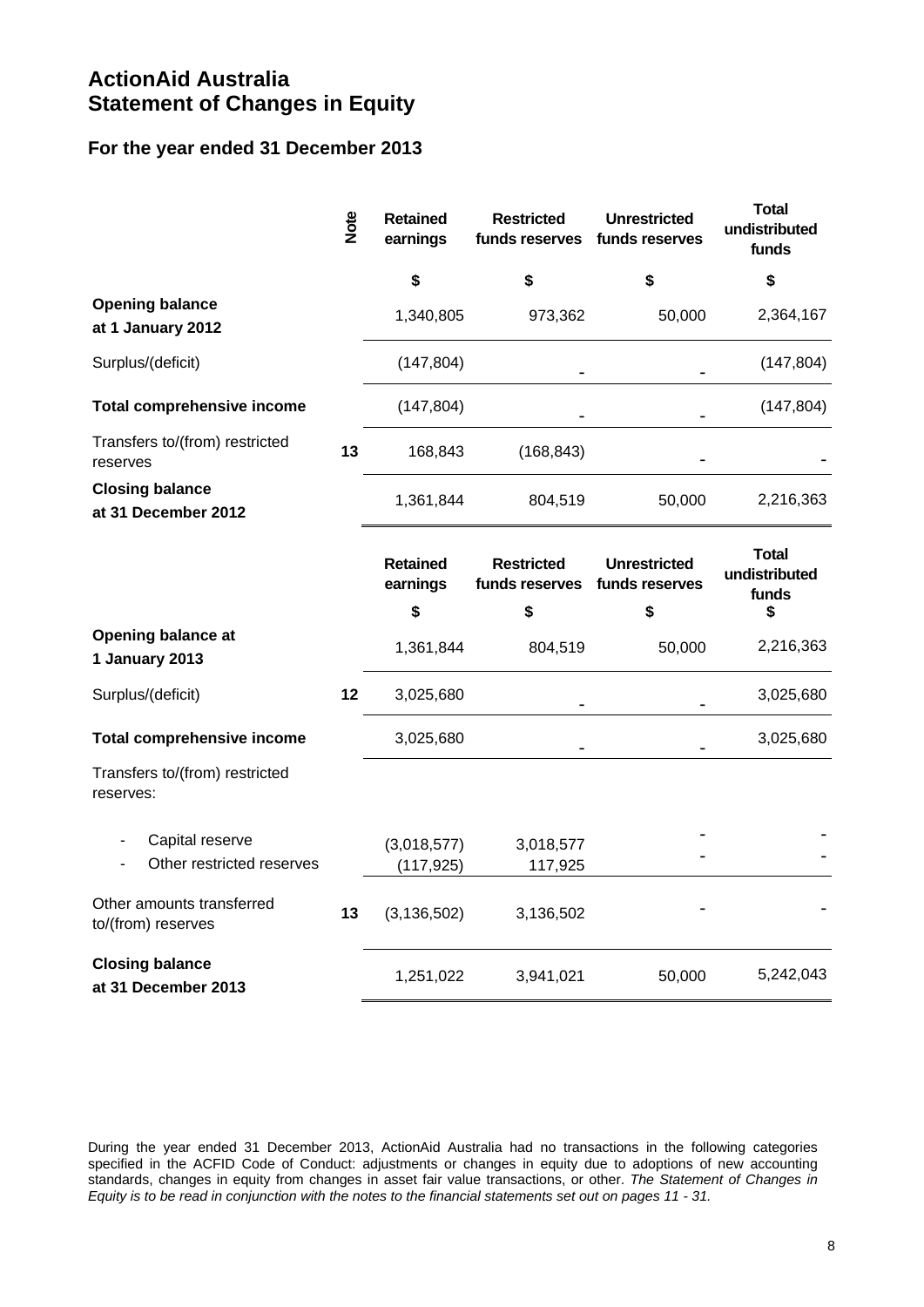# **ActionAid Australia Statement of Financial Position**

## **As at 31 December 2013**

|                                                   |             | 31 December<br>2013 | 31 December<br>2012 |
|---------------------------------------------------|-------------|---------------------|---------------------|
|                                                   | <b>Note</b> | \$                  | \$                  |
|                                                   |             |                     |                     |
| <b>ASSETS</b>                                     |             |                     |                     |
| <b>Current assets</b>                             |             |                     |                     |
| Cash and cash equivalents                         | 14          | 8,986,075           | 4,442,979           |
| Trade and other receivables                       | 15          | 212,180             | 446,530             |
| <b>Total current assets</b>                       |             | 9,198,255           | 4,889,509           |
| <b>Non-current assets</b>                         |             |                     |                     |
| Property, plant and equipment                     | 16          | 52,485              | 575,113             |
| <b>Total non-current assets</b>                   |             | 52,485              | 575,113             |
| <b>Total assets</b>                               |             | 9,250,740           | 5,464,622           |
| <b>LIABILITIES</b>                                |             |                     |                     |
| <b>Current liabilities</b>                        |             |                     |                     |
| Trade and other payables                          | 17          | 694,238             | 290,475             |
| <b>Borrowings</b>                                 | 18          |                     | 83,836              |
| Provisions - employee benefits                    | 19          | 130,466             | 143,700             |
| Other - deferred revenue                          | 20          | 3,158,440           | 2,366,875           |
| <b>Total current liabilities</b>                  |             | 3,983,144           | 2,884,886           |
|                                                   |             |                     |                     |
| <b>Non-current liabilities</b>                    |             |                     |                     |
| <b>Borrowings</b>                                 | 18          |                     | 318,579             |
| Provisions - employee benefits                    | 19          | 25,553              | 44,794              |
| <b>Non-current liabilities</b>                    |             | 25,553              | 363,373             |
| <b>Total liabilities</b>                          |             | 4,008,697           | 3,248,259           |
| <b>Net assets</b>                                 |             | 5,242,043           | 2,216,363           |
|                                                   |             |                     |                     |
| <b>EQUITY</b><br>Restricted funds capital reserve |             | 3,018,577           |                     |
| Restricted funds other reserves                   |             | 922,444             | 804,519             |
| Unrestricted funds reserves                       |             | 50,000              | 50,000              |
| Retained earnings                                 |             | 1,251,022           | 1,361,844           |
| <b>Total equity</b>                               |             | 5,242,043           | 2,216,363           |

*The Statement Financial Position is to be read in conjunction with the notes to the financial statements set out on pages 11 - 31.* 

At 31 December 2013, ActionAid Australia had no balances in the following categories specified in the ACFID Code of Conduct: inventories, assets held for sale, other financial assets, non-current trade and other receivables, investment property, intangibles, other non-current asset, current tax liabilities, other financial liabilities or other non-current liabilities.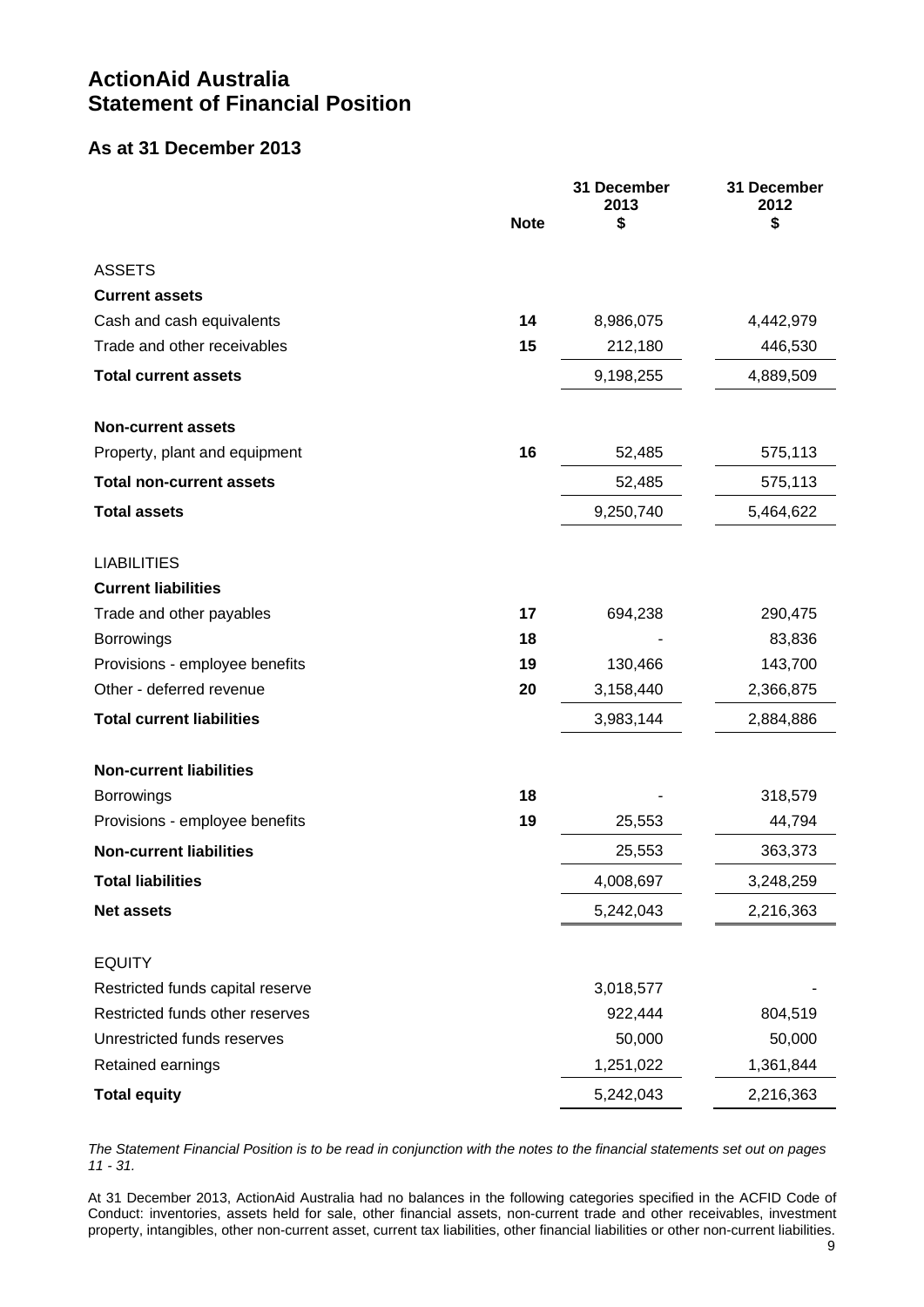# **Statement of Cash Flows**

# **For the year ended 31 December 2013**

|                                                                   | <b>Note</b> | Year ended<br>31 December<br>2013 | Year ended<br>31 December<br>2012 |
|-------------------------------------------------------------------|-------------|-----------------------------------|-----------------------------------|
|                                                                   |             | \$                                | \$                                |
| Cash flows from operating activities                              |             |                                   |                                   |
| Cash receipts from appeals, donations & fundraising<br>activities |             | 3,239,601                         | 3,342,113                         |
| Cash receipts from AusAID grants                                  |             | 5,144,811                         | 3,642,254                         |
| Cash receipts from other grants                                   |             | 75,211                            | (203, 241)                        |
| Proceeds from other activities                                    |             | 72,395                            | 900,604                           |
| Interest received                                                 |             | 53,652                            | 68,226                            |
| Cash payments to suppliers and employees                          |             | (2,010,052)                       | (3,608,037)                       |
| Cash payments for project expenditure                             |             | (5, 140, 886)                     | (8,369,555)                       |
| Net cash provided by/(used in) operating activities               | 22          | 1,434,732                         | (4,227,636)                       |
| <b>Cash flows from investing activities</b>                       |             |                                   |                                   |
| Proceeds from sale of non-current assets                          |             | 3,528,531                         |                                   |
| Proceeds from investment                                          |             |                                   | 200,000                           |
| Payments for property, plant and equipment                        |             | (17, 752)                         | (2, 532)                          |
| Net cash provided by/(used in) investing activities               |             | 3,510,779                         | 197,468                           |
| <b>Cash flows from financing activities</b>                       |             |                                   |                                   |
| Proceeds from borrowings                                          |             |                                   | 402,415                           |
| Repayment of borrowings                                           |             | (402, 415)                        |                                   |
| Net cash provided by/(used in) financing activities               |             | (402, 415)                        | 402,415                           |
| Net increase/(decrease) in cash and cash                          |             | 4,543,096                         | (3,627,753)                       |
| Cash and cash equivalents at beginning of period                  |             | 4,442,979                         | 8,070,732                         |
| Cash and cash equivalents at end of period                        | 14          | 8,986,075                         | 4,442,979                         |

*Statement of Cash Flows is to be read in conjunction with the notes to the financial statements set out on pages 11-31.*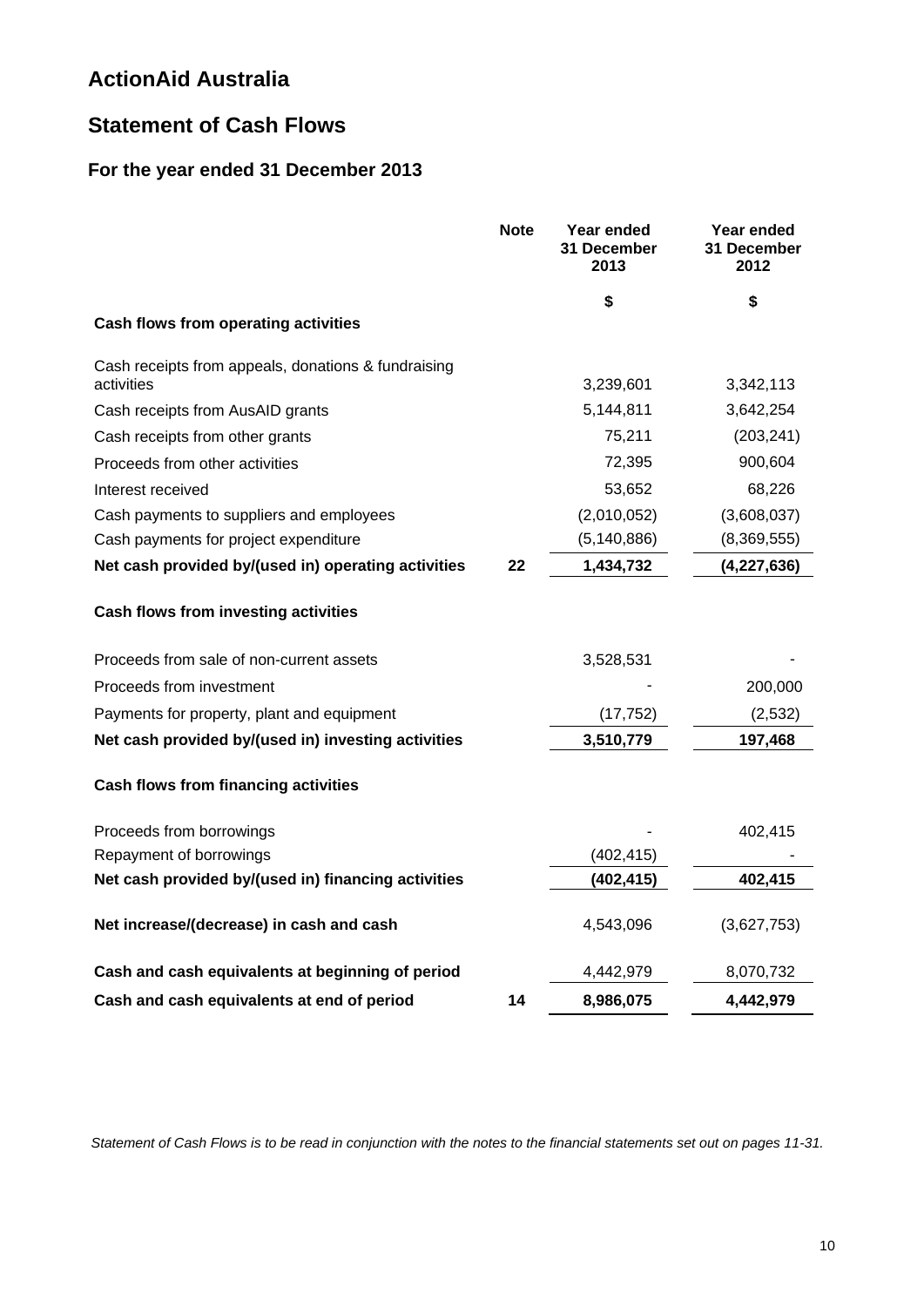### **For the year ended 31 December 2013**

### **1 Reporting entity**

ActionAid Australia (formerly Austcare) is a not-for-profit company incorporated and domiciled in Australia as a company limited by guarantee. In accordance with the constitution of ActionAid Australia ("the Company"), every member of the Company undertakes to contribute an amount limited to \$50 per member in the event of the winding up of the Company.

The Company is primarily involved in ending the poverty and injustice experienced by poor, excluded and vulnerable people.

#### **2 Basis of preparation**

#### **(a) Statement of compliance**

The financial report is a general purpose financial report which has been prepared in accordance with Australian Accounting Standards (AASBs) (including Australian Accounting Interpretations) adopted by the Australian Accounting Standards Board (AASB) and the Corporations Act 2001. The financial statements do not comply with International Financial Reporting Standards (IFRSs) as the Company has adopted the exemptions allowed for not-for-profit organisations under AASB 101 Presentation of Financial Statements.

The financial report has also been prepared in accordance with the requirements set out in the Australian Council for International Development (ACFID) Code of Conduct. For further information on the Code please refer to the ACFID Code of Conduct Guidance Document available at www.acfid.asn.au.

The financial statements were approved by the Board of Directors on 31 March 2014.

#### **(b) Basis of measurement**

The financial statements have been prepared on the historical cost basis.

#### **(c) Functional and presentation currency**

The financial statements are presented in Australian dollars, which is the Company's functional currency.

#### **(d) Use of estimates and judgements**

The preparation of financial statements requires management to make judgements, estimates and assumptions that affect the application of accounting policies and the reported amounts of assets, liabilities, income and expenses. Actual results may differ from these estimates.

Estimates and underlying assumptions are reviewed on an on-going basis. Revisions to accounting estimates are recognised in the period in which the estimate is revised and in any future periods affected.

The only estimates included in these financial statements relate to employee benefit provisions.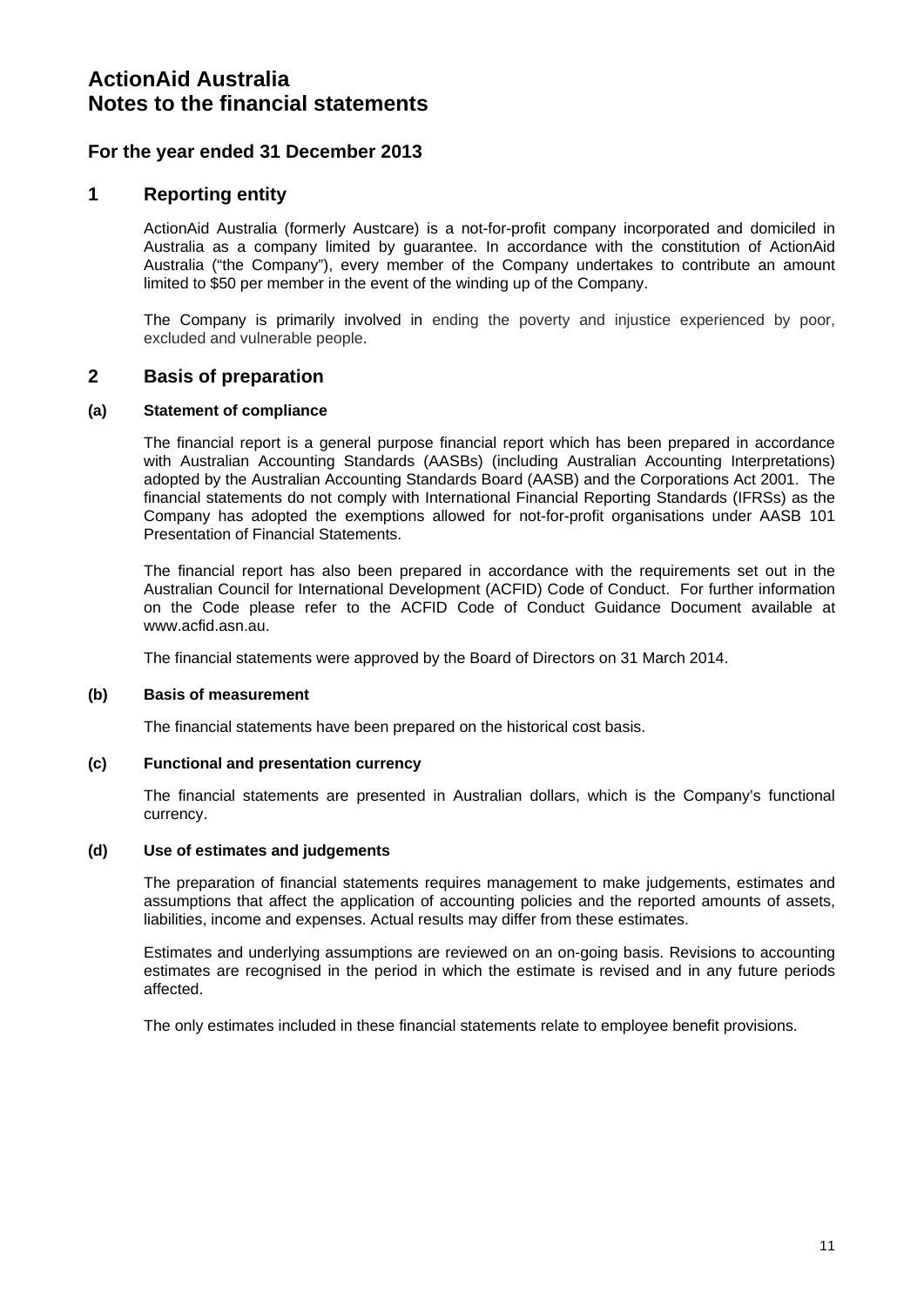### **For the year ended 31 December 2013**

### **3 Significant accounting policies**

The accounting policies set out below have been applied consistently to all periods presented in the financial statements. Certain comparative amounts have been reclassified to conform with the current year's presentation.

#### **(a) Foreign currency**

Transactions in foreign currencies are translated at the foreign exchange rate ruling at the date of the transaction. Monetary assets and liabilities denominated in foreign currencies at the reporting date are translated to Australian dollars at the foreign exchange rate ruling at that date. Foreign exchange gains or losses are recognised in the Accountability and Administration line item of the Statement of Profit or Loss and Other Comprehensive Income, apart from foreign exchange gains or losses on restricted funds which are applied to those funds where contractually required.

#### **(b) Property, plant and equipment**

#### *(i) Owned assets*

Items of property plant and equipment are stated at cost or deemed cost less accumulated depreciation (see below) and impairment losses (see accounting policy (c)). Where items within a class of property, plant and equipment have different useful lives, they are accounted for as separate items of property, plant and equipment.

#### *(ii) Depreciation*

Depreciation is charged on a straight line basis for all depreciable assets except furniture and fittings purchased on or before 30 June 2007, which are depreciated on a diminishing value basis over their estimated useful lives. Land is not depreciated. Depreciation rates applied range from 2.5% for buildings, 20% for motor vehicles and furniture and fittings to 33.3% for computer equipment and software.

#### **(c) Financial instruments**

#### *(i) Non-derivative financial assets*

The Company initially recognises loans and receivables on the date that they are originated.

The Company derecognises a financial asset when the contractual rights to the cash flows from the asset expire, or it transfers the rights to receive the contractual cash flows in a transaction in which substantially all the risks and rewards of ownership of the financial asset are transferred. Any interest in such transferred financial assets that is created or retained by the Company is recognised as a separate asset or liability.

Financial assets and liabilities are offset and the net amount presented in the statement of financial position when, and only when, the Company has a legal right to offset the amounts and intends either to settle them on a net basis or to realise the asset and settle the liability simultaneously.

The Company classifies non-derivative financial assets into loans and receivables category.

#### *Loans and receivables*

Loans and receivables are financial assets with fixed or determinable payments that are not quoted in an active market. Such assets are recognised initially at fair value plus any directly attributable transaction costs. Subsequent to initial recognition, loans and receivables are measured at amortised cost using the effective interest method, less any impairment losses.

Loans and receivables comprise cash and cash equivalents and, trade and other receivables.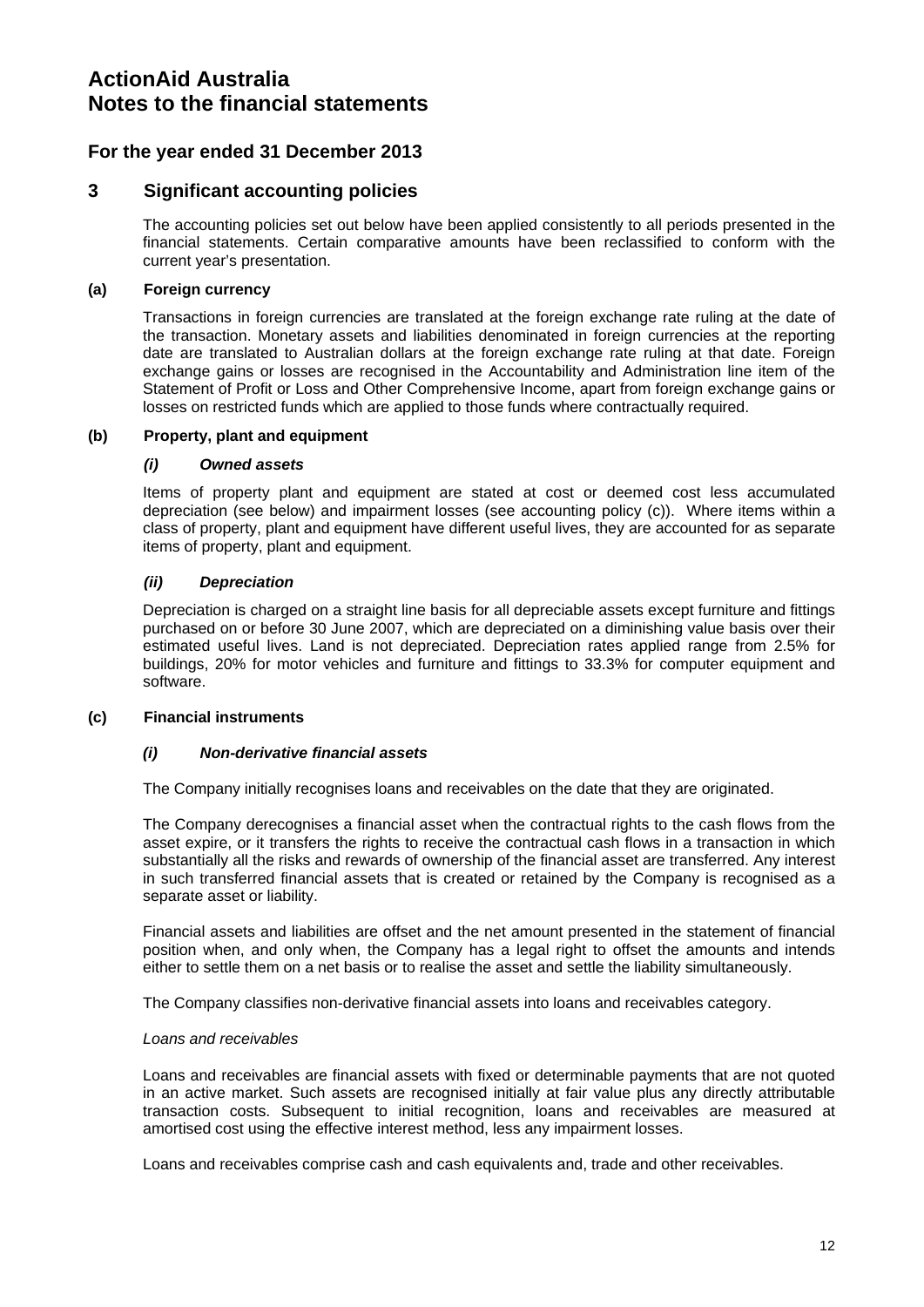# **Notes to the financial statements**

### **For the year ended 31 December 2013**

### **3 Significant accounting policies (continued)**

### **(c) Financial instruments (continued)**

#### *Cash and cash equivalents*

Cash and cash equivalents comprise cash balances and call deposits with original maturities of three months or less from the acquisition date that are subject to an insignificant risk of changes in their fair value, and are used by the Company in the management of its short-term commitments.

#### *ii) Non-derivative financial liabilities*

Financial liabilities are recognised initially on the trade date at which the Company becomes a party to the contractual provisions of the instrument.

The Company derecognises a financial liability when its contractual obligations are discharged, cancelled or expire.

The Company classifies non-derivative financial liabilities into the other financial liabilities category. Financial liabilities are recognised initially at fair value less any directly attributable transaction costs. Subsequent to initial recognition, these financial liabilities are measured at amortised cost using the effective interest rate method.

Other financial liabilities comprise trade and other payables and loans and borrowings.

#### **(d) Impairment**

The carrying amounts of the Company's assets are reviewed at each reporting date to determine whether there is any indication of impairment. If any such indication exists, the asset's recoverable amount is estimated.

An impairment loss is recognised whenever the carrying amount of an asset or its cash generating unit exceeds its recoverable amount. Impairment losses are recognised in the Statement of Profit or Loss and Other Comprehensive Income unless an asset has previously been re-valued, in which case the impairment loss is recognised as a reversal to the extent of the previous revaluation with any excess recognised through profit or loss.

The recoverable amount is the greater of fair value less costs to sell and value in use.

#### *Calculation of recoverable amount*

The recoverable amount of the Company's receivables carried at amortised cost is calculated as the present value of estimated future cash flows, discounted at the original effective interest rate (i.e., the effective interest rate computed at initial recognition of these financial assets). Receivables with a short duration are not discounted.

Impairment of receivables is not recognised until objective evidence is available that a loss event has occurred. Significant receivables are individually assessed for impairment. Impairment testing of significant receivables that are not assessed as impaired individually is performed by placing them into portfolios of significant receivables with similar risk profiles and undertaking a collective assessment of impairment. Non-significant receivables are not individually assessed. Instead, impairment testing is performed by placing non-significant receivables in portfolios of similar risk profiles, based on objective evidence from historical experience adjusted for any effects of conditions existing at each reporting date.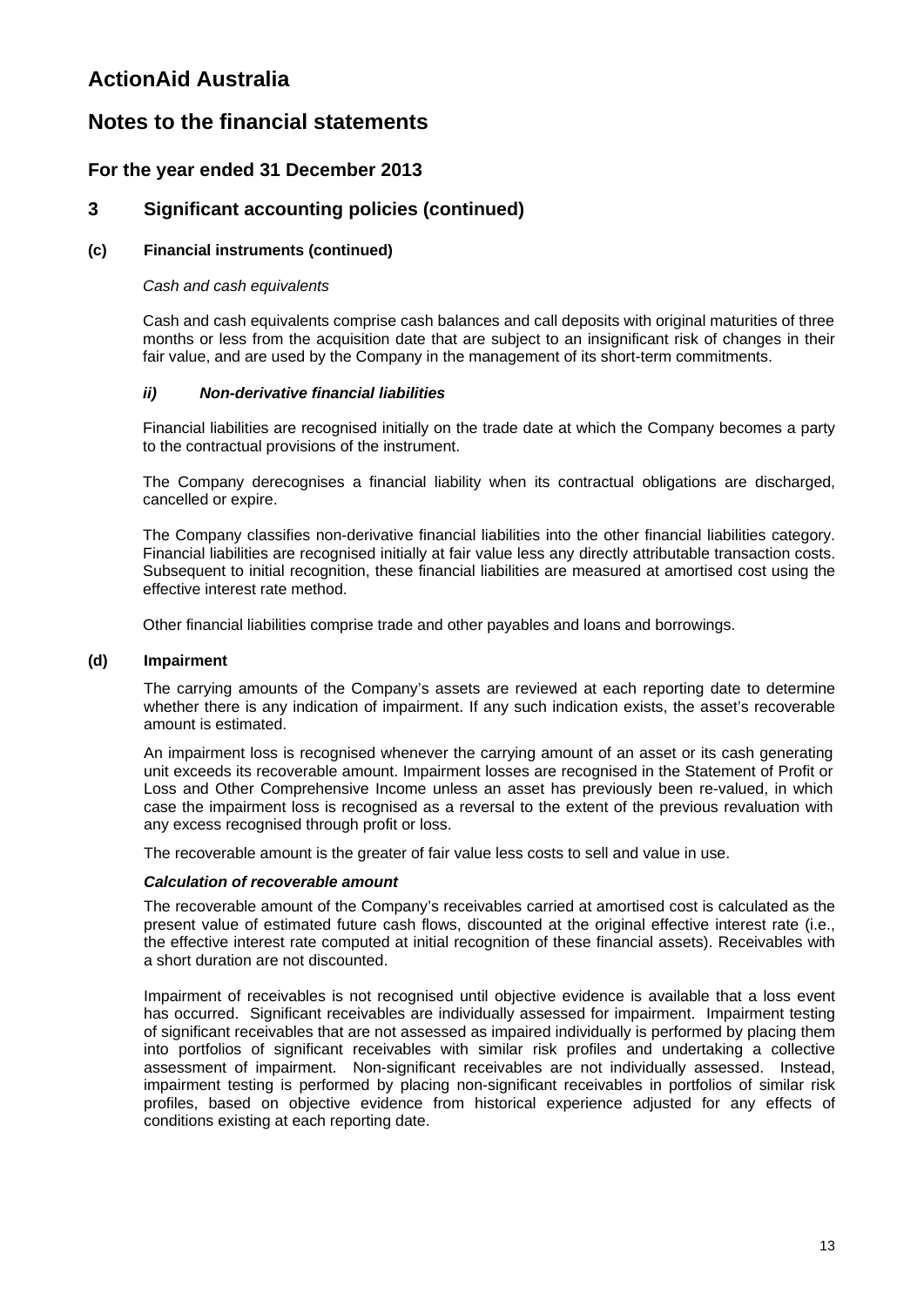# **Notes to the financial statements**

### **For the year ended 31 December 2013**

### **3 Significant accounting policies (continued)**

### **(d) Impairment (continued)**

The recoverable amount of the Company's other assets is the greater of their net selling price and value in use. In assessing value in use, the estimated future cash flows are discounted to their present value using a pre-tax discount rate that reflects current market assessments of the time value of money and the risks specific to the asset. For an asset that does not generate largely independent cash inflows, the recoverable amount is determined for the cash-generating unit to which the asset belongs.

#### *Reversals of impairment*

An impairment loss in respect of a receivable carried at amortised cost is reversed if the subsequent increase in recoverable amount can be related objectively to an event occurring after the impairment loss was recognised.

An impairment loss in respect of other assets is reversed if there has been a change in the estimates used to determine the recoverable amount.

An impairment loss is reversed only to the extent that the asset's carrying amount does not exceed the carrying amount that would have been determined, net of depreciation or amortisation, if no impairment loss had been recognised.

#### **(e) Employee Benefits**

#### *(i) Defined contribution superannuation funds*

Obligations for contributions to defined contribution superannuation funds are recognised as an expense in the Statement of Profit or Loss and Other Comprehensive Income as incurred.

#### *(ii) Long-term service benefits*

The Company's net obligation in respect of long-term service benefits is the amount of future benefit that employees have earned in return for their service in the current and prior periods. The obligation is calculated using expected future increases in wage and salary rates including related on-costs and expected settlement dates, and is discounted using the rates attached to the Commonwealth Government bonds at the reporting date which have maturity dates approximating to the terms of the Company's obligations.

#### *(iii) Wages, salaries and non-monetary benefits*

Liabilities for employee benefits for wages and salaries that are expected to be settled within 12 months of the reporting date represent present obligations resulting from employees' services provided to reporting date, are calculated at undiscounted amounts based on remuneration wage and salary rates that the Company expects to pay as at reporting date including related on-costs, such as workers compensation insurance.

#### *(iv) Annual leave*

Annual leave is calculated using the same discounted calculation as described in (ii).

#### **(f) Revenue recognition**

#### *Appeals and donations*

ActionAid Australia is a non-profit organisation and receives significant income from donations. These amounts by their nature can only be recognised when they are received. Donations are recorded as income when they are received, though restricted donations are transferred to restricted reserves in accordance with the accounting policy outlined in Note 3(j) below.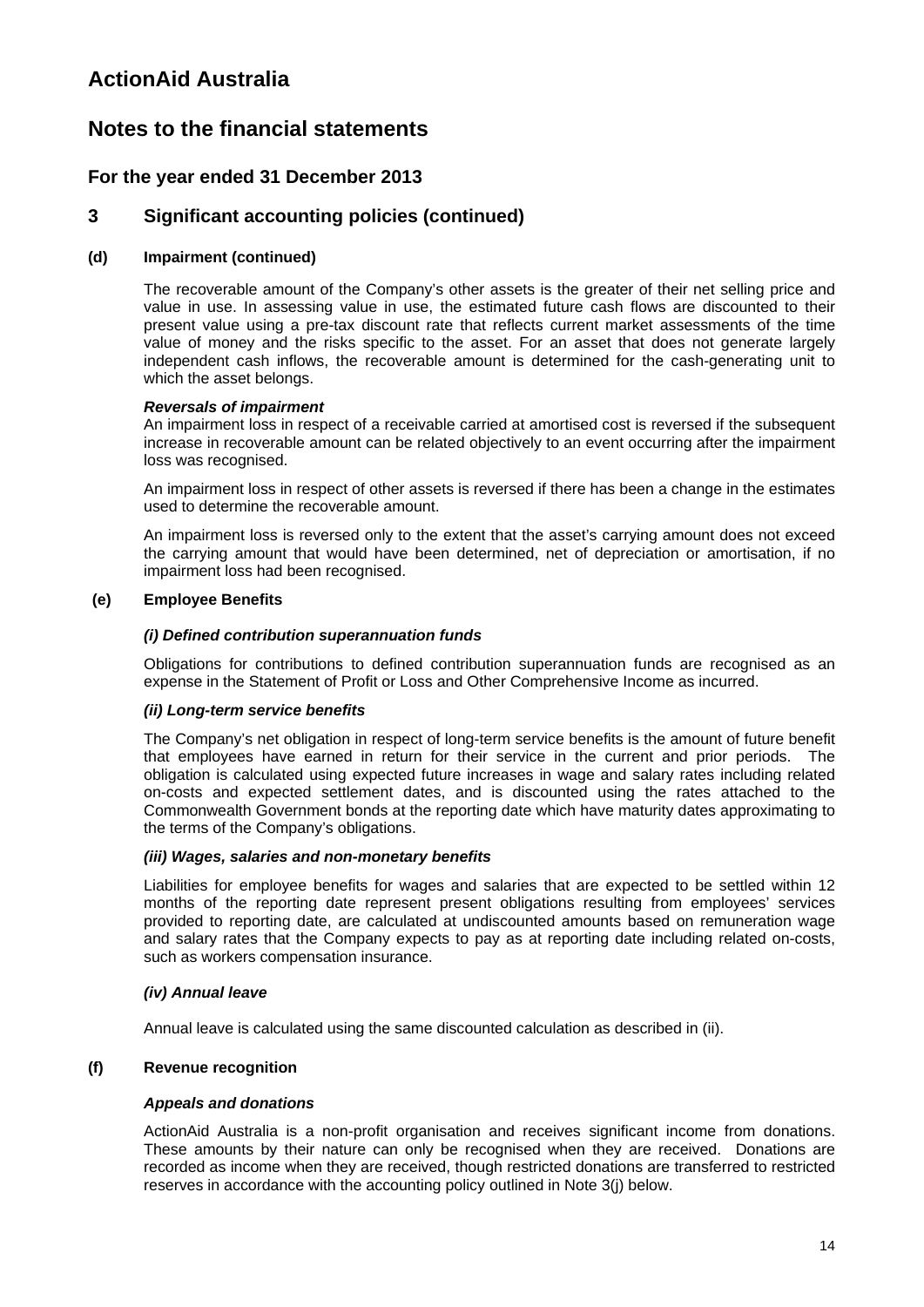# **Notes to the financial statements**

### **For the year ended 31 December 2013**

### **3 Significant accounting policies (continued)**

### **(f) Revenue recognition (continued)**

### *AusAID & Other Government Grants*

The Company receives Federal Government funding for various programs. Where the funding is considered to be a non-reciprocal transfer, it is recognised as required by AASB 1004 once control passes to the company. Income is recognised in the Profit and Loss when the conditions set out in the grant agreement have been met and control passes. Funds received in advance of conditions being met are deferred and taken to income as the related expenses are incurred and conditions met.

#### *Interest revenue*

Interest is recognised as it is accrued, taking into account the effective yield on financial assets. Interest earned on AusAID grants is used to meet the obligations set out in the grant agreements.

#### *Non-monetary donations and gifts*

The value of volunteer services has been calculated in accordance with AusAID guidelines, by recording actual volunteer time donated and valuing it at rates provided by AusAID.

In-kind contributions, being non-reciprocal transfers, are calculated by reference to the fair value of the assets received when the Company gains control of the contribution, or the commercial value of services provided.

Volunteer and in-kind contributions have been included in the Company's Statement of Profit or Loss and Other Comprehensive Income as non-monetary donation and gift revenue and as a corresponding amount of non-monetary expenditure in the same financial year, thereby resulting in a net financial impact of zero. A breakdown of the value of volunteer and in-kind contributions is disclosed in Note 4.

#### **(g) Income tax**

The Company is a registered charity and is exempt from income tax under s50-5 of the Income Tax Assessment Act 1997.

### **(h) Goods and Services Tax**

Revenue, expenses and property, plant and equipment are recognised net of the amount of goods and services tax (GST), except where the amount of GST incurred is not recoverable from the Australian Tax Office (ATO). In these circumstances the GST is recognised as part of the cost of acquisition of the asset or as part of an item of the expense.

Receivables and payables are stated with the amount of GST included. The net amount of GST recoverable from, or payable to, the ATO is included as a current asset or liability in the Statement of Financial Position.

Cash flows are included in the Statement of Cash Flows on a gross basis. The GST components of cash flows arising from investing and financing activities which are recoverable from, or payable to, the ATO are classified as operating cash flows.

#### **(i) Classification of expenses**

Expenses have been classified in accordance with the format specified in the ACFID Code of Conduct for Non-Government Development Organisations.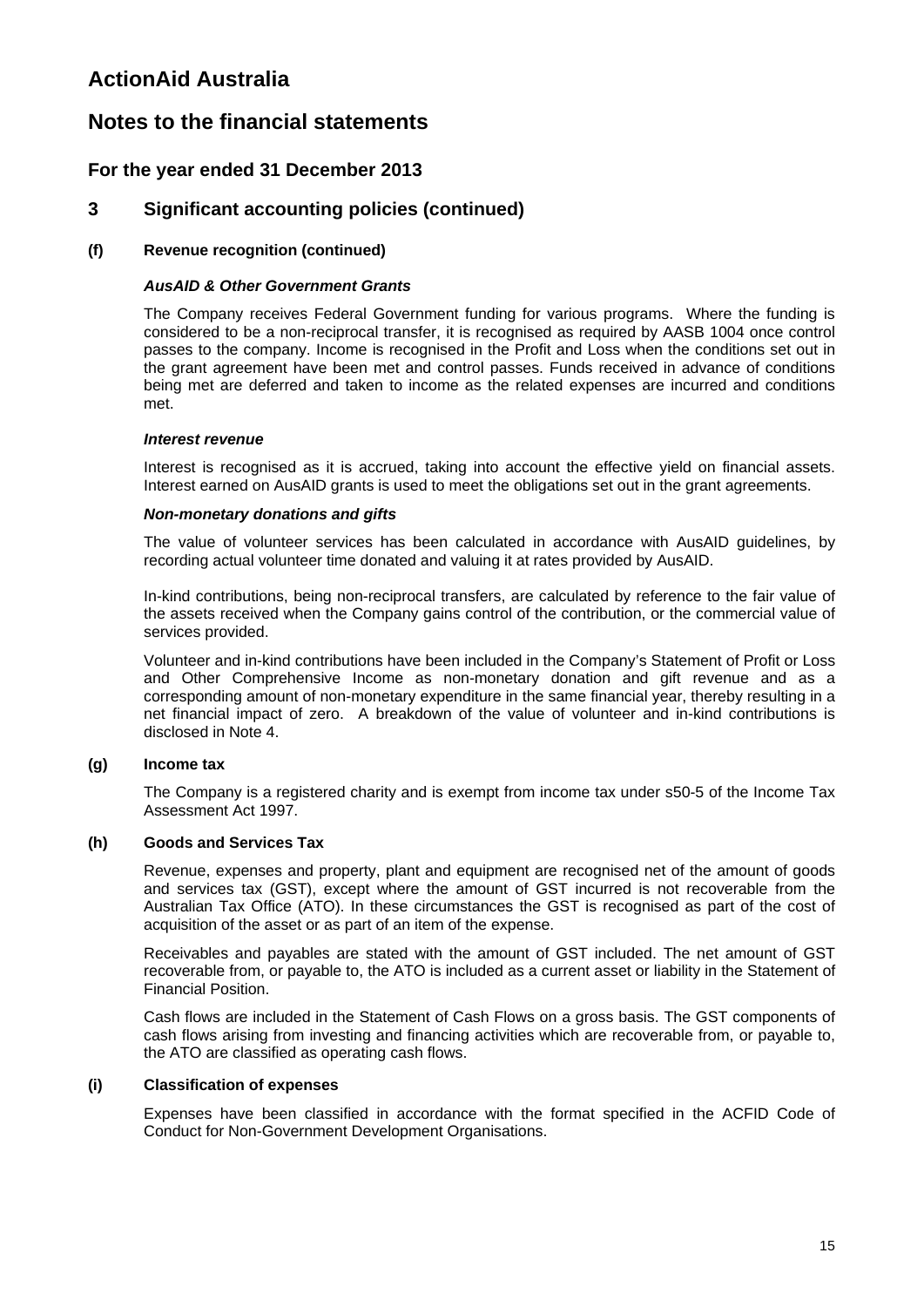# **Notes to the financial statements**

### **For the year ended 31 December 2013**

### **3 Significant accounting policies (continued)**

### **(j) Reserves**

### **Restricted Funds Reserve**

Donations received for a specific purpose not yet disbursed for that purpose are transferred from retained earnings to restricted reserves, net of collection costs. Disbursements made to projects from restricted funds collected in prior periods are transferred out of reserves and back to the retained earnings. The net transfer to/from restricted reserves is shown in the Statement of Changes in Equity. The gross transfers to/from restricted reserves are disclosed in Note 13.

#### **(j) Reserves (continued)**

#### **Unrestricted Funds Reserve**

The Directors may decide to transfer surplus legacies and bequests and other donations received for the general work of ActionAid Australia to the unrestricted funds reserve. The net transfer to/from unrestricted reserves is shown in the Statement of Changes in Equity.

### **(k) Net financing costs**

Interest revenue is recognised in the Statement of Profit or Loss and Other Comprehensive Income as it accrues, using the effective interest method, net of any withholding tax. Interest earned on AusAID grants is deferred and taken to income as grant-related expenses are incurred and obligations are met.

#### **(l) Standards and Interpretations in issue not yet adopted**

At the date of authorisation of the financial statements, the Standards and Interpretations listed below were in issue but not yet effective. The potential impact of the new or revised Standards and Interpretations has not yet been determined.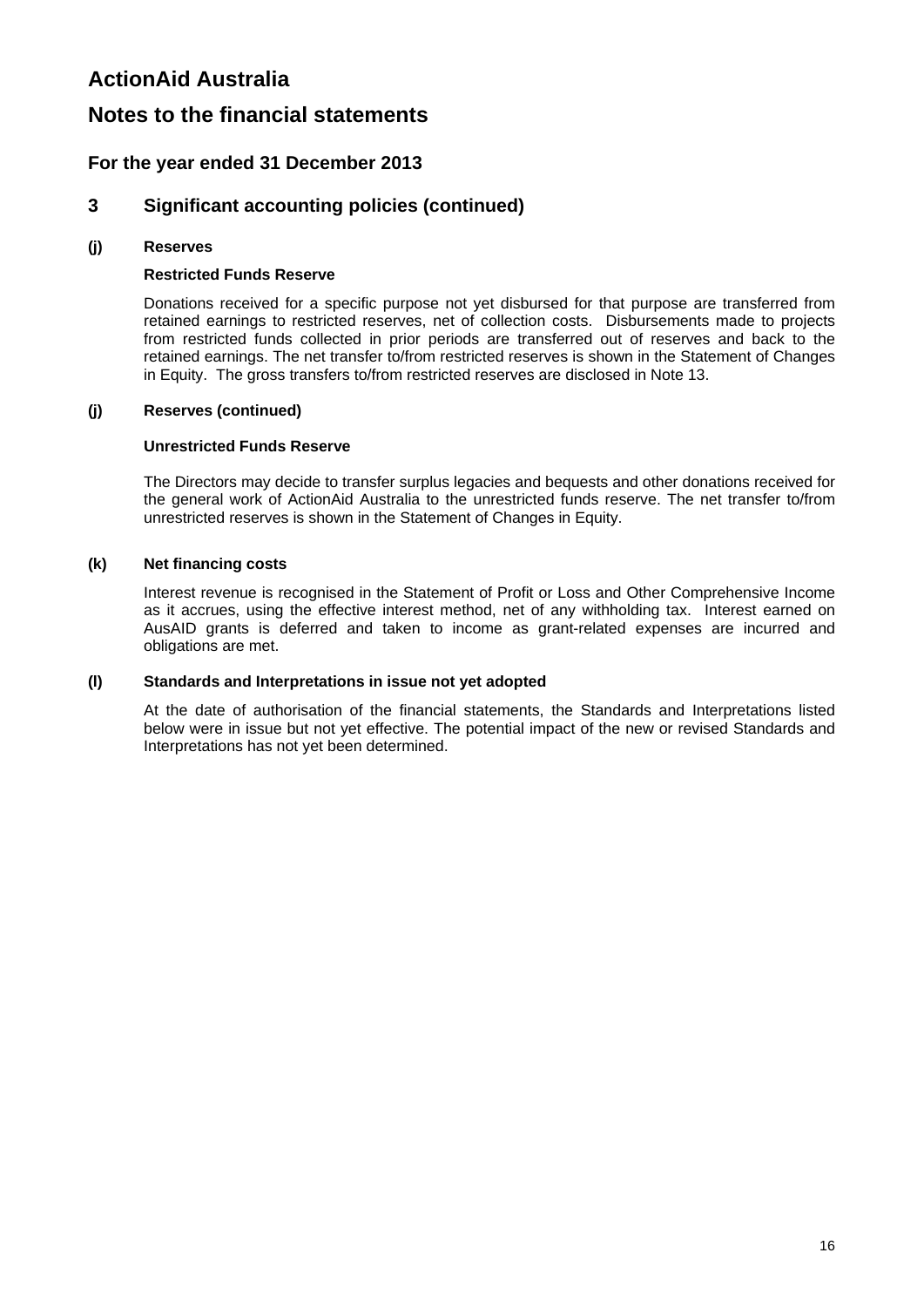### **Notes to the financial statements For the year ended 31 December 2013**

# **3 Significant accounting policies (continued)**

**(l) Standards and Interpretations in issue not yet adopted** 

|                                                                                                                                                                                                          | <b>Effective for annual</b> | <b>Expected to be</b>                      |
|----------------------------------------------------------------------------------------------------------------------------------------------------------------------------------------------------------|-----------------------------|--------------------------------------------|
| <b>Standard/Interpretation</b>                                                                                                                                                                           |                             | reporting periods initially applied in the |
|                                                                                                                                                                                                          | beginning on or             | financial year ending                      |
|                                                                                                                                                                                                          | after                       |                                            |
| ~ AASB 9 'Financial Instruments', and the relevant<br>amending standards*                                                                                                                                | $1-Jan-15$                  | 31-Dec-15                                  |
| ~ AASB 2011-4 'Amendments to Australian Accounting<br>Standards to Remove Individual Key Management<br>Personnel Disclosure Requirements'                                                                | $1$ -Jul-13                 | 31-Dec-14                                  |
| ~ AASB 2012-3 'Amendments to Australian Accounting<br>Standards - Disclosures - Offsetting Financial Assets<br>and Financial Liabilities'                                                                | $1 - Jan - 14$              | 31-Dec-14                                  |
| $\sim$ AASB 2013-3 'Amendments to AASB 136 -<br>Recoverable Amount Disclosures for Non-Financial<br>Assets'                                                                                              | $1 - Jan-14$                | 31-Dec-14                                  |
| ~ AASB 2013-4 'Amendments to Australian Accounting<br>Standards – Novation of Derivatives and Continuation of<br>Hedge Accounting'                                                                       | $1 - Jan-14$                | 31-Dec-14                                  |
| $\sim$ AASB 2013-5 'Amendments to Australian Accounting<br>Standards - 'Investment Entities'                                                                                                             | $1 - Jan-14$                | 31-Dec-14                                  |
| ~ AASB 2013-7 'Amendments to AASB 1038 arising<br>from AASB 10 in relation to consolidation and interests of<br>policyholders'                                                                           | $1 - Jan-14$                | 31-Dec-14                                  |
| ~ AASB 2013-8 'Amendments to Australian Accounting<br>Standards - Australian Implementation Guidance for Not-<br>for-Profit Entities - Control and Structured Entities [AASB<br>10, AASB 12 & AASB 1049] | $1 - Jan-14$                | 31-Dec-14                                  |
| ~ Interpretation 21 'Levies'                                                                                                                                                                             | $1 - Jan - 14$              | 31-Dec-14                                  |

\* The AASB has issued the following versions of AASB 9 and the relevant amending standards:

~ AASB 9 'Financial Instruments' (December 2009), AASB 2009-11 'Amendments to Australian Accounting Standards arising from AASB 9', AASB 2012-6 'Amendments to Australian Accounting Standards – Mandatory Effective Date of AASB 9 and Transition Disclosures'

~ AASB 9 'Financial Instruments' (December 2010), AASB 2010-7 'Amendments to Australian Accounting Standards arising from AASB 9 (December 2010)', AASB 2012-6 'Amendments to Australian Accounting Standards – Mandatory Effective Date of AASB 9 and Transition Disclosure'.

For annual reporting periods beginning before 1 January 2015, an entity may early adopt either AASB 9 (December 2009) or AASB 9 (December 2010) and the relevant amending standards.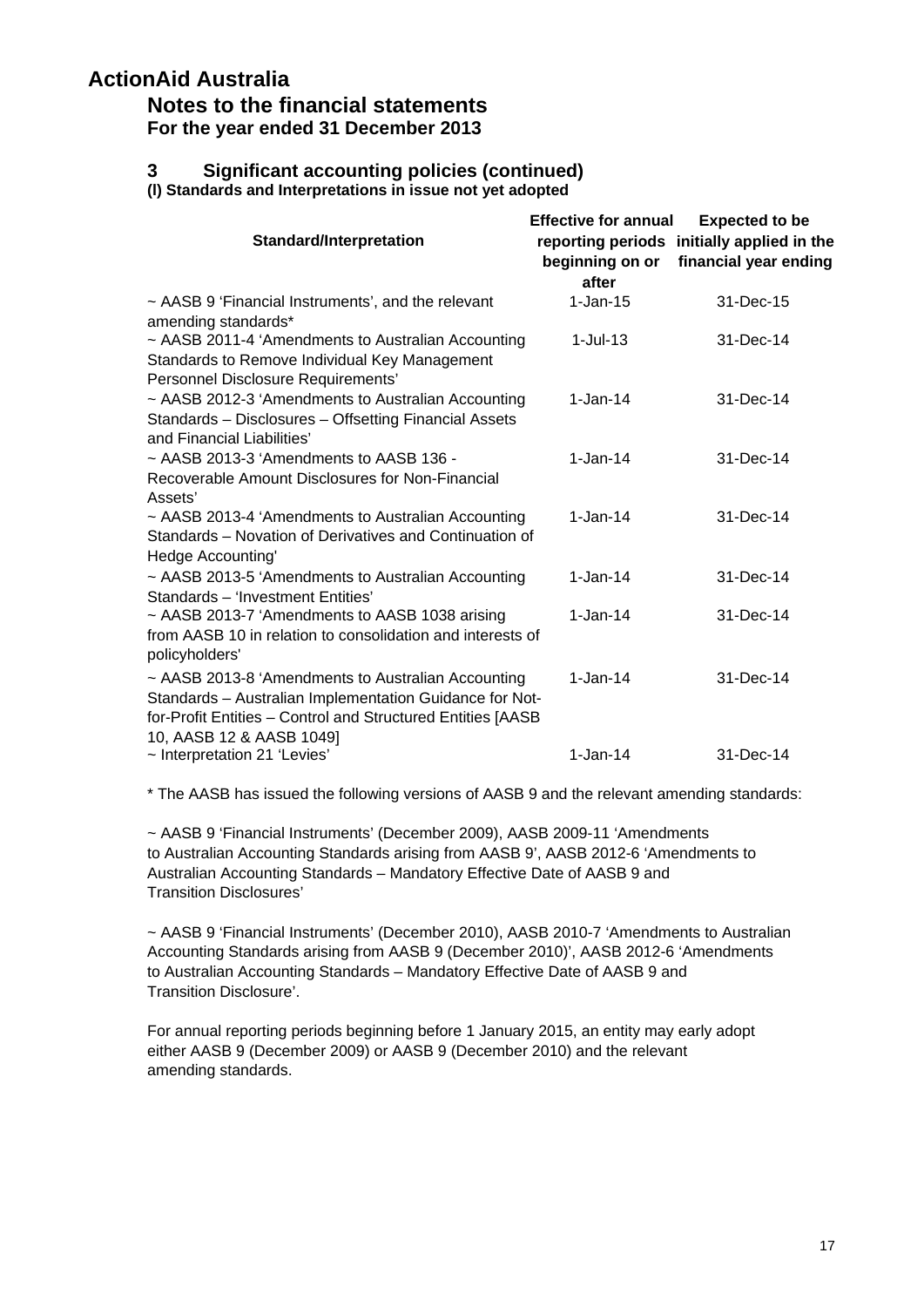# **Notes to the financial statements**

# **For the year ended 31 December 2013**

|                |                                                                                                                        | Year ended<br>31 December<br>2013 | Year ended<br>31 December<br>2012 |
|----------------|------------------------------------------------------------------------------------------------------------------------|-----------------------------------|-----------------------------------|
|                |                                                                                                                        | \$                                | \$                                |
| 4              | Non-monetary donations and gifts                                                                                       |                                   |                                   |
|                | Volunteer services donated by Australians for the delivery of<br>overseas development projects and community education | 81,358                            | 43,967                            |
|                | Administration, fundraising and other volunteer services                                                               | 79,406                            | 76,577                            |
|                | In-kind contribution of services by legal firms (DLA Piper, Minter<br>Ellison, Sparke Helmore and Williamson Legal)    | 32,068                            | 8,762                             |
|                | Total non-monetary donations and gifts                                                                                 | 192,832                           | 129,306                           |
| 5              | <b>Other Australian Grants</b>                                                                                         |                                   |                                   |
|                | <b>Other Australia Grants</b>                                                                                          | 183,244                           | 20,651                            |
|                | Total other Australian grant income                                                                                    | 183,244                           | 20,651                            |
| 6              | <b>Investment income</b>                                                                                               |                                   |                                   |
|                | Interest income                                                                                                        | 53,652                            | 68,226                            |
| $\overline{7}$ | <b>Other income</b>                                                                                                    |                                   |                                   |
|                | Membership subscriptions                                                                                               | 464                               | 791                               |
|                | Funds from ActionAid International                                                                                     |                                   | 899,367                           |
|                | Other income                                                                                                           | 77,460                            | 55                                |
|                | Total income from other activities                                                                                     | 77,924                            | 900,213                           |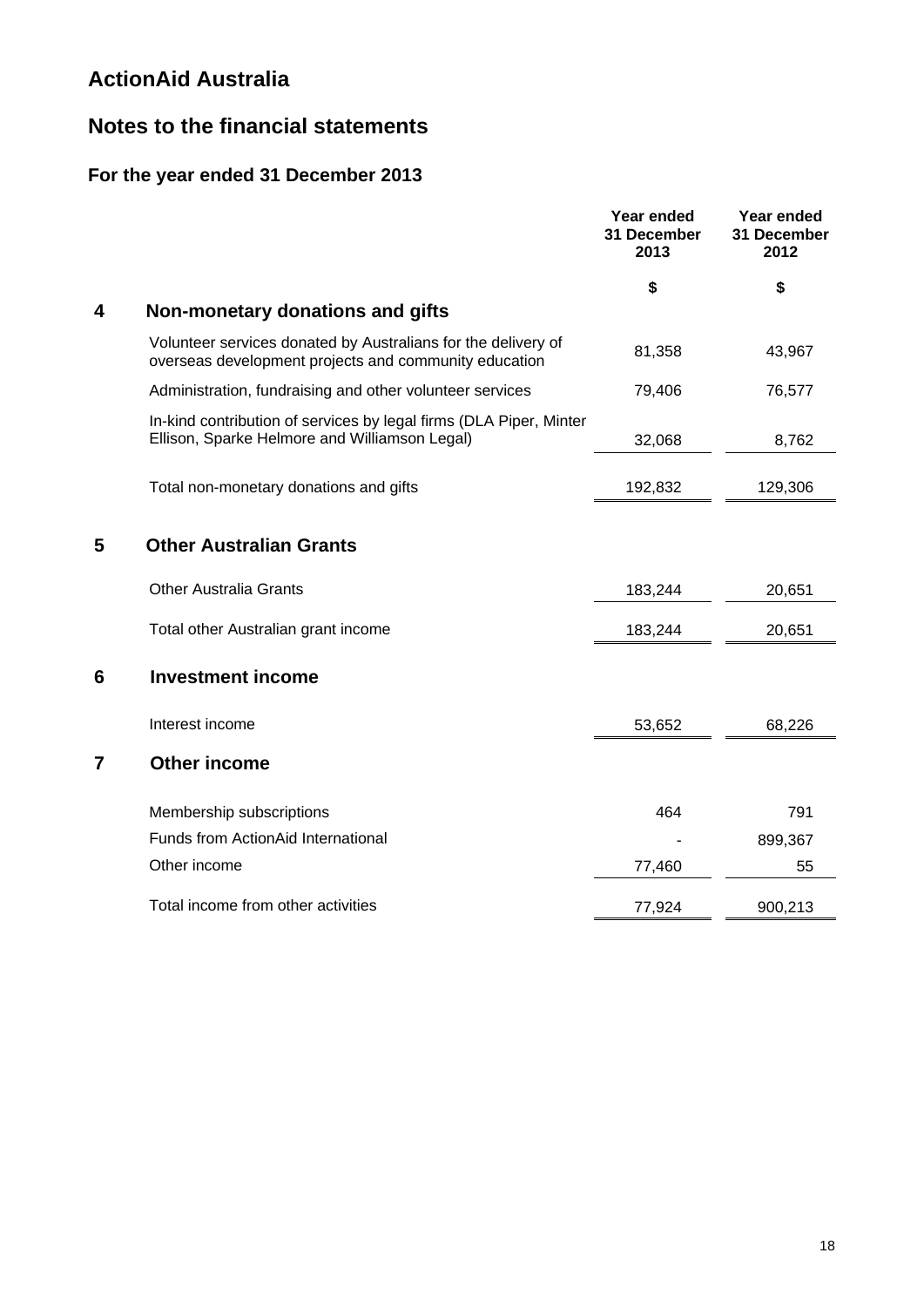# **For the year ended 31 December 2013**

# **8 International Programs and Community Education Expenditure**

## **Funds to International Programs**

| Program                                       | <b>Country/Region</b>         | <b>Total</b><br><b>Disbursed</b>        | <b>AusAID</b>                           | Other     |
|-----------------------------------------------|-------------------------------|-----------------------------------------|-----------------------------------------|-----------|
|                                               |                               | \$                                      | \$                                      | \$        |
| Women Empowerment                             | Afghanistan                   | 110,411                                 | 45,000                                  | 65,411    |
| <b>Gender Resilience</b>                      | Asia                          | 56,647                                  | 56,647                                  |           |
| <b>Community Resilience &amp; Livelihoods</b> | Bangladesh                    | 33,180                                  |                                         | 33,180    |
| <b>Community Resilience &amp; Livelihoods</b> | Cambodia                      | 177,610                                 | 76,993                                  | 100,617   |
| Human Security During Conflicts & Emergencies | Cambodia                      | 12,805                                  |                                         | 12,805    |
| Education                                     | Cambodia                      | 45,302                                  |                                         | 45,302    |
| <b>Food Rights</b>                            | Cambodia                      | 29,053                                  | 29,053                                  |           |
| <b>Community Resilience &amp; Livelihoods</b> | Indonesia                     | 18,247                                  |                                         | 18,247    |
| Human Security During Conflicts & Emergencies | Kenya                         | 56,934                                  | (7,063)                                 | 63,997    |
| Youth Mobilisation and Governance             | Kenya                         | 272,592                                 | 272,592                                 |           |
| Food rights                                   | Kenya/Uganda<br>Kenya/Uganda/ | 1,199,548                               | 1,199,548                               |           |
| Making Justice Work For Women                 | <b>DRC</b>                    | 103,364                                 |                                         | 103,364   |
| Youth Mobilisation and Governance             | Myanmar                       | 76,384                                  |                                         | 76,384    |
| <b>Community Resilience &amp; Livelihoods</b> | oPt*                          | 1,201,663                               | 1,195,361                               | 6,302     |
| Microfinance                                  | oPt*                          | 78,495                                  |                                         | 78,495    |
| Women Empowerment                             | oPt*                          | 190,918                                 | 190,918                                 |           |
| <b>Community Resilience &amp; Livelihoods</b> | Uganda                        | 172,537                                 |                                         | 172,537   |
| Food Rights                                   | Uganda                        | 110,954                                 | 110,954                                 |           |
| Women Empowerment                             | Uganda                        | 35,000                                  | 18,604                                  | 16,396    |
| Year ended 31 December 2013                   |                               | 3,981,644                               | 3,188,607                               | 793,037   |
| Year ended 31 December 2012                   |                               | 6,965,135                               | 3,201,205                               | 3,763,930 |
| * occupied Palestinian territories            |                               | Year ended<br>31 December<br>2013<br>\$ | Year ended<br>31 December<br>2012<br>\$ |           |
| <b>Program Support Costs</b>                  |                               |                                         |                                         |           |
| Project Monitoring and Administration         |                               | 716,744                                 | 767,290                                 |           |
| <b>Community Education</b>                    |                               |                                         |                                         |           |
| <b>Other Community Education Activities</b>   |                               | 442,498                                 | 637,131                                 |           |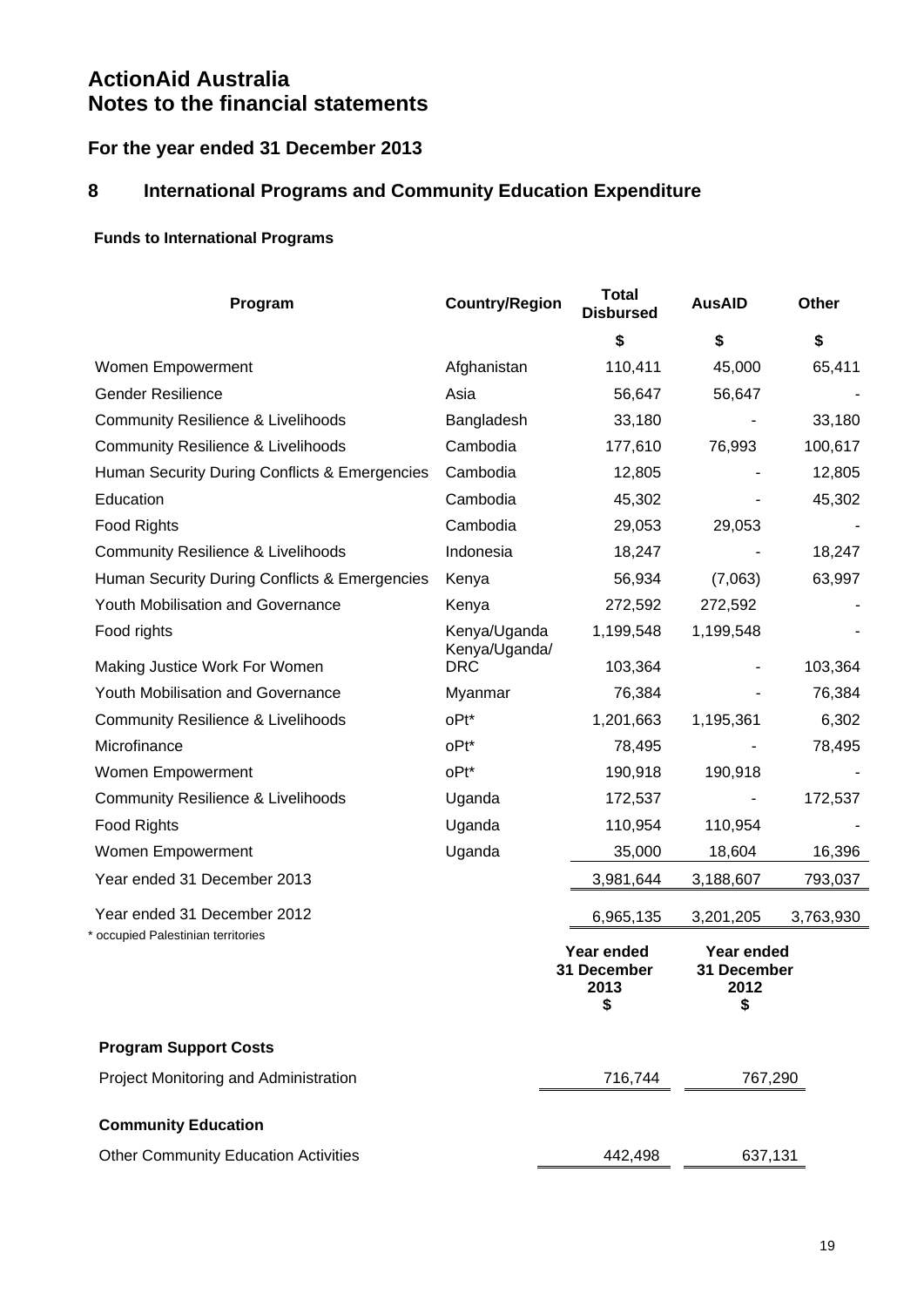# **For the year ended 31 December 2013**

|    |                                                                             | Year ended<br>31 December<br>2013<br>\$ | Year ended<br>31 December<br>2012<br>\$ |
|----|-----------------------------------------------------------------------------|-----------------------------------------|-----------------------------------------|
| 9  | <b>Accountability and administration expenses</b>                           |                                         |                                         |
|    | Accountability and administration expenses                                  | 908,131                                 | 879,153                                 |
|    | Foreign exchange losses/(gains)                                             | (13, 163)                               | (4, 551)                                |
|    | Total accountability and administration expenses                            | 894,968                                 | 874,602                                 |
| 10 | <b>Personnel expenses</b>                                                   |                                         |                                         |
|    | Salaries, wages and allowances                                              | 2,273,563                               | 2,611,057                               |
|    | Superannuation                                                              | 177,136                                 | 190,293                                 |
|    | Increase/(decrease) in liability for annual leave and long-service<br>leave | (32, 475)                               | 51,091                                  |
|    | Other associated personnel expenses                                         | 12,332                                  | 13,028                                  |
|    | Total personnel expenses                                                    | 2,430,556                               | 2,865,469                               |
| 11 | <b>Auditors' remuneration</b>                                               |                                         |                                         |
|    | <b>Audit services</b>                                                       |                                         |                                         |
|    | <b>KPMG Australia</b>                                                       |                                         | 32,000                                  |
|    | Deloitte Touche Tohmatsu                                                    | 28,000                                  |                                         |
|    |                                                                             | 28,000                                  | 32,000                                  |
| 12 | Total comprehensive income/(loss)                                           |                                         |                                         |
|    | Operating income/(loss)                                                     | 7,103                                   | (147, 804)                              |
|    | Capital profit on sale of property                                          | 3,018,577                               |                                         |
|    | Total comprehensive income/(loss)                                           | 3,025,680                               | (147, 804)                              |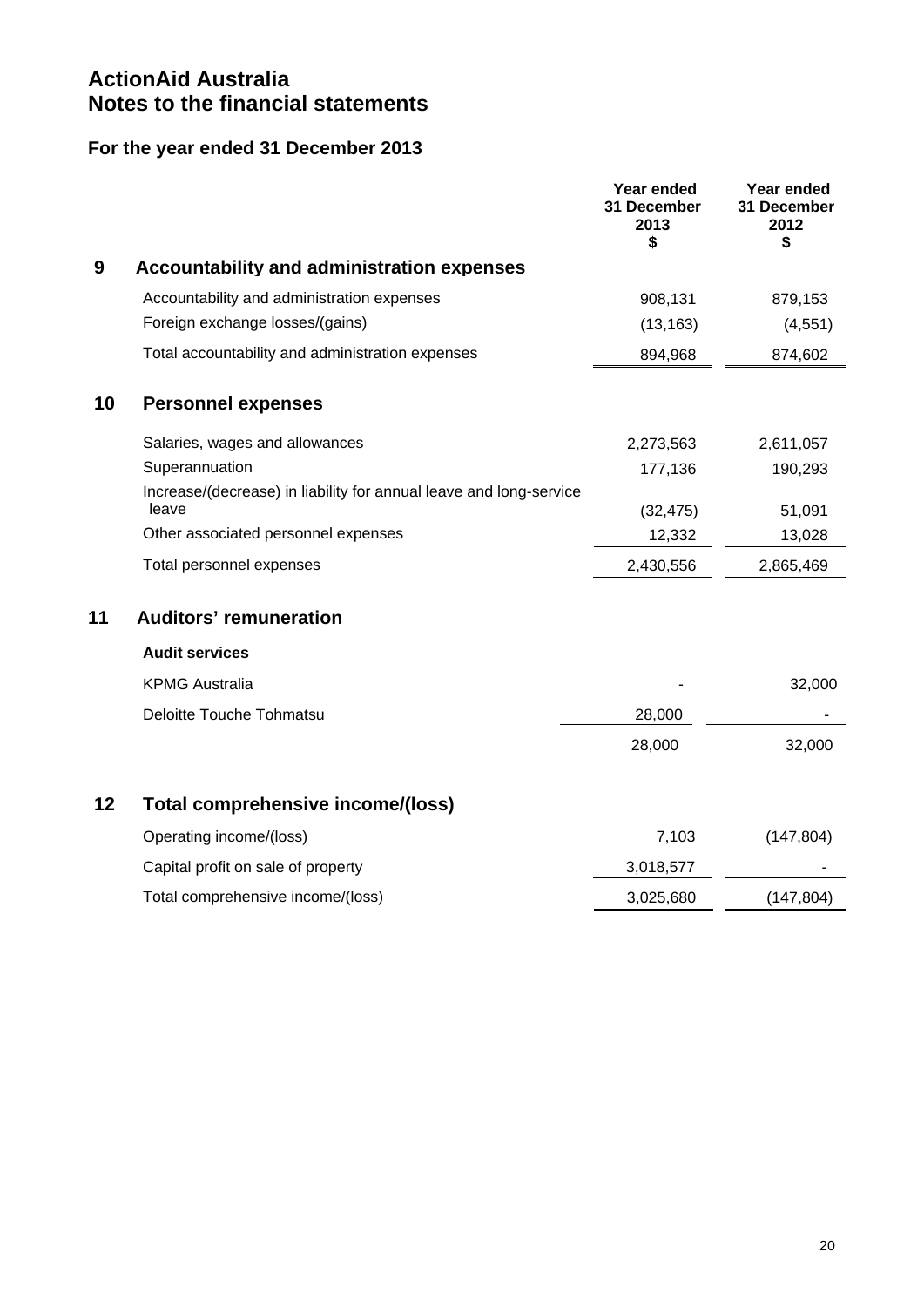# **Notes to the financial statements**

## **For the year ended 31 December 2013**

|    |                                                     | Year ended<br>31 December<br>2013<br>\$ | Year ended<br>31 December<br>2012<br>\$ |
|----|-----------------------------------------------------|-----------------------------------------|-----------------------------------------|
| 13 | <b>Transfers to/(from) Restricted Reserves</b>      |                                         |                                         |
|    | <b>Transfers in</b>                                 |                                         |                                         |
|    | Restricted funds raised                             | 489,123                                 | 340,701                                 |
|    | Transfers from retained earnings to capital reserve | 3,018,577                               |                                         |
|    | Total transfers in                                  | 3,507,700                               | 340,701                                 |
|    | <b>Transfers out</b>                                |                                         |                                         |
|    | Other restricted funds used                         | 371,198                                 | 488,498                                 |
|    | Restricted funds transfer to grant (other grant)    |                                         | 21,046                                  |
|    | Total transfers out                                 | 371,198                                 | 509,544                                 |
|    | Net transfers to/(from) restricted reserves         | 3,136,502                               | (168,843)                               |

# **14 Cash and cash equivalents**

| Cash at bank                     | 1.403.457 | 1.334.819 |
|----------------------------------|-----------|-----------|
| Cash at deposit                  | 7,582,618 | 3,108,160 |
| Cash and cash equivalents in the |           |           |
| <b>Statement of Cash Flows</b>   | 8,986,075 | 4.442.979 |

The Company's exposure to interest rate risk and a sensitivity analysis for financial assets and liabilities are disclosed in Note 27.

# **15 Trade and other receivables**

| Trade receivables                    | 5,677   | 150     |
|--------------------------------------|---------|---------|
| Travel advances                      | 29,832  | 11,708  |
| ActionAid International Intercompany | 138,713 | 418,460 |
| Prepayments                          | 37,958  | 16,212  |
|                                      | 212,180 | 446,530 |

The average credit period for trade receivables is 30 days.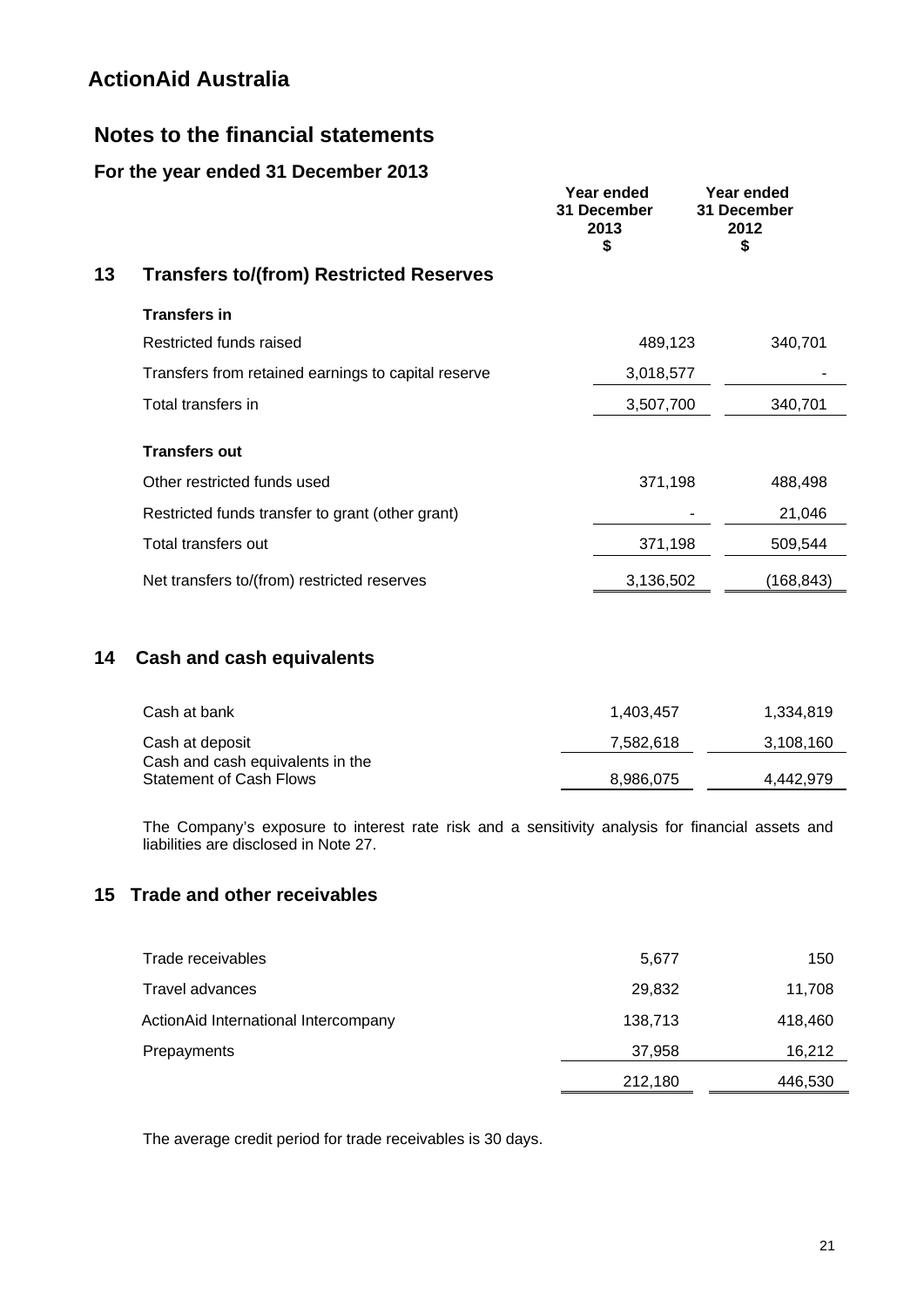# **ActionAid Australia Notes to the financial statements For the year ended 31 December 2013**

## **16 Property, Plant and Equipment**

|                                                                                                                    | <b>Land and</b><br><b>Buildings</b> | <b>Motor</b><br><b>Vehicles</b> | <b>Computers and IT</b><br><b>Equipment</b> | <b>Furniture and</b><br><b>Fixtures</b> | <b>Totals</b>                             |
|--------------------------------------------------------------------------------------------------------------------|-------------------------------------|---------------------------------|---------------------------------------------|-----------------------------------------|-------------------------------------------|
| Cost                                                                                                               |                                     |                                 |                                             |                                         |                                           |
| Balance at 1 January 2012<br>Acquisitions<br>Disposals                                                             | 660,000                             | 34,522                          | 135,281<br>2,532                            | 106,973                                 | 936,776<br>2,532                          |
| Balance at 31 December 2012                                                                                        | 660,000                             | 34,522                          | 137,813                                     | 106,973                                 | 939,308                                   |
| Balance at 1 January 2013<br>Acquisitions<br><b>Disposals</b><br>Balance at 31 December 2013                       | 660,000<br>(660,000)                | 34,522<br>34,522                | 137,813<br>17,752<br>155,565                | 106,973<br>106,973                      | 939,308<br>17,752<br>(660,000)<br>297,060 |
| <b>Depreciation and amortisation</b>                                                                               |                                     |                                 |                                             |                                         |                                           |
| Balance at 1 January 2012<br>Depreciation charge for the period<br><b>Disposals</b>                                | 134,904<br>7,719                    | 1,419<br>6,904                  | 112,691<br>14,551                           | 78,324<br>7,683                         | 327,338<br>36,857                         |
| Balance at 31 December 2012                                                                                        | 142,623                             | 8,323                           | 127,242                                     | 86,007                                  | 364,195                                   |
| Balance at 1 January 2013<br>Depreciation charge for the period<br><b>Disposals</b><br>Balance at 31 December 2013 | 142,623<br>7,426<br>(150, 049)      | 8,323<br>6,904<br>15,227        | 127,242<br>11,361<br>138,603                | 86,007<br>4,738<br>90,745               | 364,195<br>30,429<br>150,049)<br>244,575  |
| <b>Carrying amounts</b>                                                                                            |                                     |                                 |                                             |                                         |                                           |
| At 1 January 2012<br>At 31 December 2012                                                                           | 525,096<br>517,377                  | 33,103<br>26,199                | 22,590<br>10,571                            | 28,649<br>20,966                        | 609,438<br>575,113                        |
| At 1 January 2013<br>At 31 December 2013                                                                           | 517,377                             | 26,199<br>19,295                | 10,571<br>16,962                            | 20,966<br>16,228                        | 575,113<br>52,485                         |

#### **Land and Buildings**

In 2013 freehold land and buildings at 69-71 Parramatta Road was sold for \$3.620m + GST.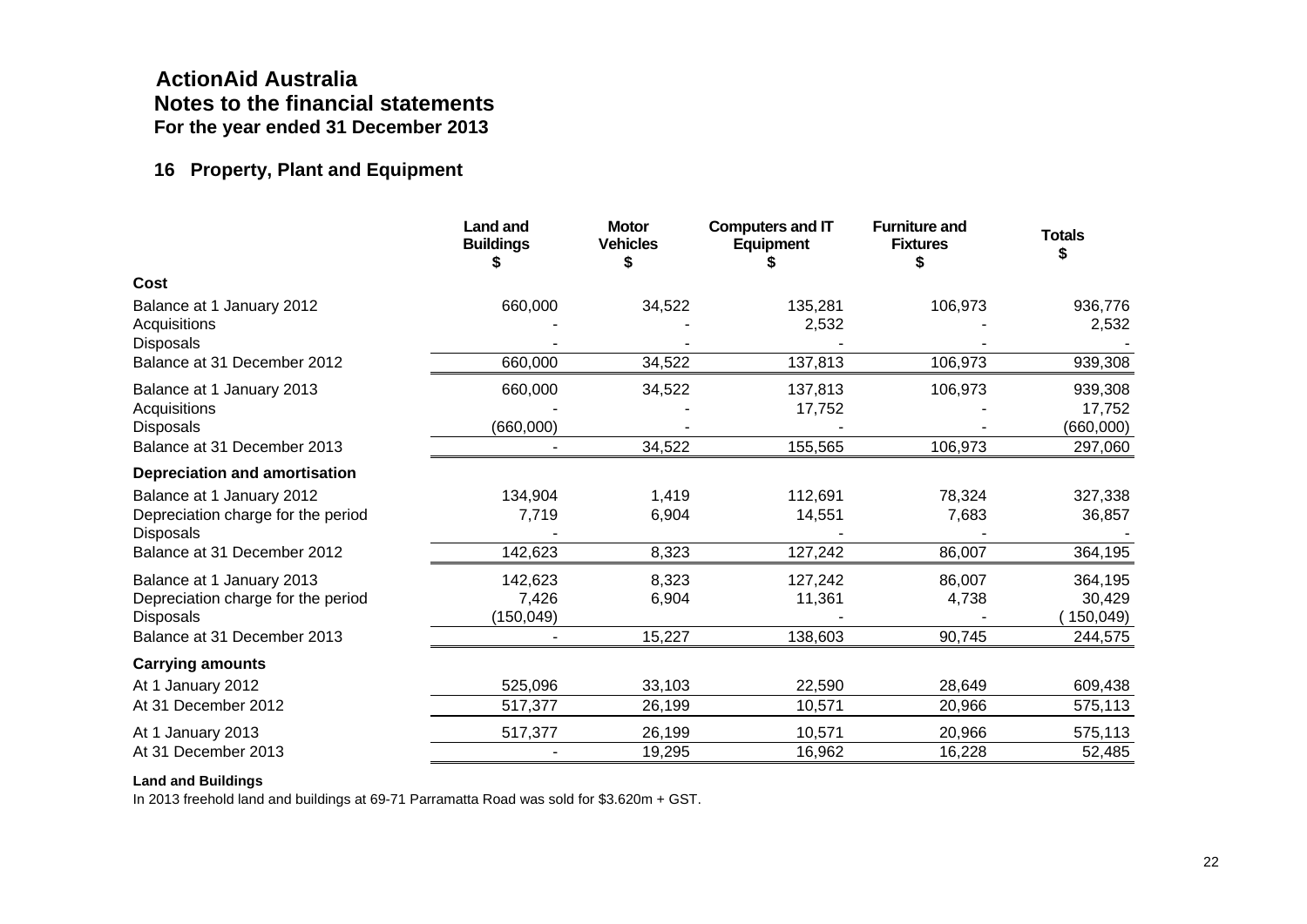### **For the year ended 31 December 2013**

| 17 | <b>Trade and other payables</b>                  | 31 December<br>2013<br>\$ | 31 December<br>2012<br>\$ |
|----|--------------------------------------------------|---------------------------|---------------------------|
|    | Trade payables                                   | 663,608                   | 264,808                   |
|    | ActionAid International Intercompany<br>Accruals | 30,630                    | 25,667                    |
|    |                                                  | 694,238                   | 290,475                   |
| 18 | <b>Borrowings</b>                                |                           |                           |
|    | Non-current liabilities                          |                           |                           |
|    | Secured bank loan - variable rate                |                           | 318,579                   |
|    | <b>Current liabilities</b>                       |                           |                           |
|    | Secured bank loan - variable rate                |                           | 83,836                    |
|    |                                                  |                           | 402,415                   |

The secured bank loan balance was fully extinguished on settlement of the sale of the building.

### **19 Provisions - employee benefits**

|    | <b>Current</b><br>Liability for annual leave and long service leave | 130,466              | 143,700              |
|----|---------------------------------------------------------------------|----------------------|----------------------|
|    | <b>Non-Current</b><br>Liability for long service leave              | 25,553               | 44,794               |
| 20 | Other - deferred revenue                                            |                      |                      |
|    | AusAID grants<br>Other grants                                       | 2,976,755<br>181,685 | 1,981,276<br>385,599 |
|    |                                                                     | 3,158,440            | 2,366,875            |

### **21 Commitments**

### **Operating lease payable commitments**

Future non-cancellable operating lease/rentals of plant and equipment not provided for in the financial statements and payable:

| Within one year                                | 47.550 | 4.080  |
|------------------------------------------------|--------|--------|
| One year or later and no later than five years | 4.178  | 8.255  |
|                                                | 51.728 | 12.335 |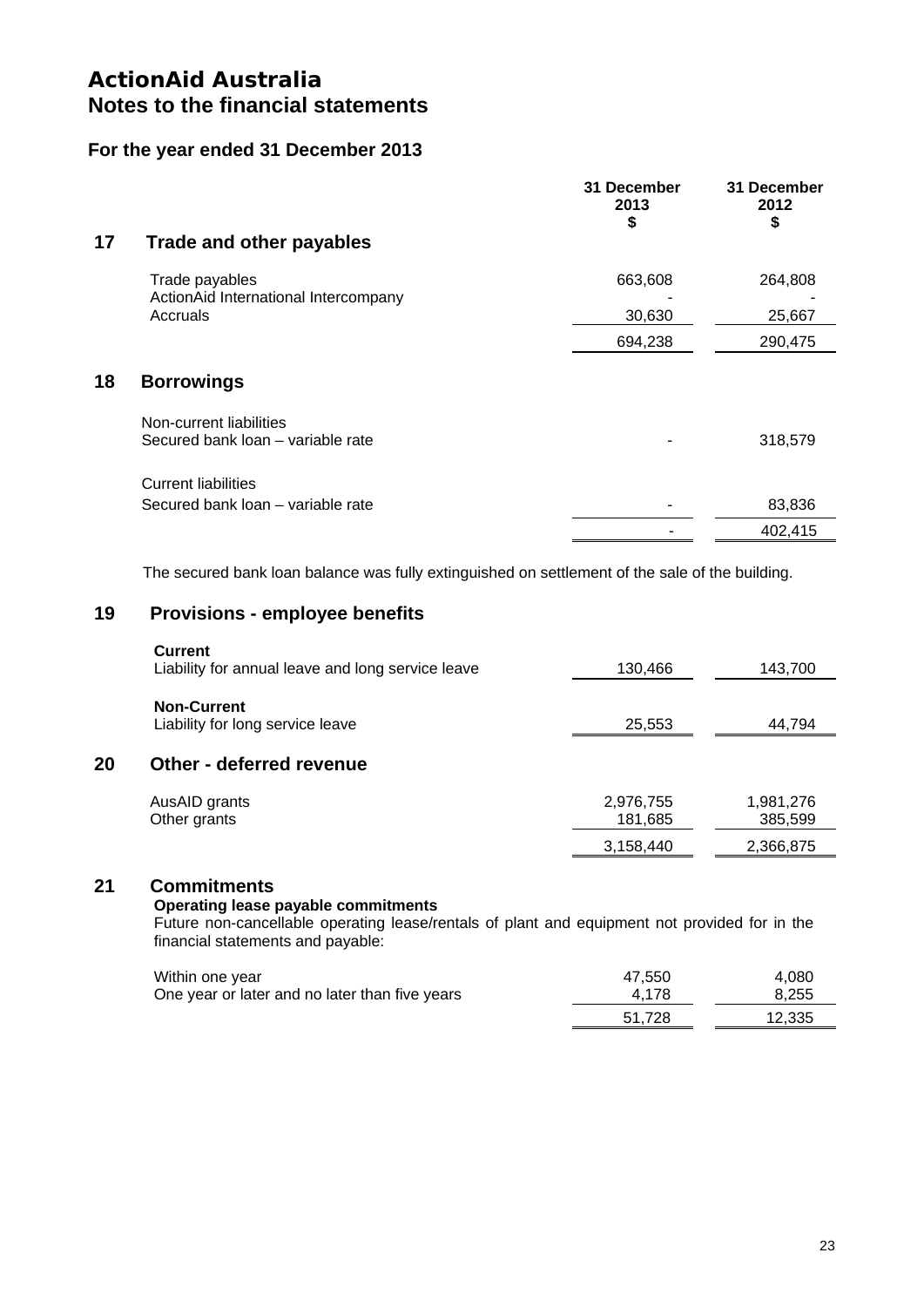### **For the year ended 31 December 2013**

|    |                                                                       | 31 December<br>2013<br>\$ | 31 December<br>2012<br>\$ |
|----|-----------------------------------------------------------------------|---------------------------|---------------------------|
| 22 | Reconciliation of cash flows from operating activities                |                           |                           |
|    | <b>Cash flows from operating activities</b>                           |                           |                           |
|    | Surplus/(loss) for the period                                         | 3,025,680                 | (147, 804)                |
|    | Adjustments for:                                                      |                           |                           |
|    | Depreciation                                                          | 30,429                    | 36,857                    |
|    | Gain on sale of property, plant and equipment                         | (3,018,577)               |                           |
|    | Operating surplus before changes in working capital<br>and provisions | 37,532                    | (110, 947)                |
|    | (Increase)/decrease in trade and other receivables                    | 234,350                   | (418, 926)                |
|    | Increase/(decrease) in employee benefits                              | (32, 476)                 | 51,091                    |
|    | Increase/(decrease) in trade and other payables                       | 1,195,326                 | (3,748,854)               |
|    | Cash used in operations                                               | 1,397,200                 | (4, 116, 689)             |
|    | Net cash from/(used in) operating activities                          | 1,434,732                 | (4,227,636)               |

### **23 Members' Undertaking**

ActionAid Australia is a Company limited by guarantee, and was incorporated on 8 June 1978. In the event of the Company being wound up every member of the Company undertakes to contribute an amount of \$50. As at 31 December 2013, the Company had 28 Ordinary Members, 7 of which were life members (all members were individual members).

### **24 Table of cash movements for designated purposes**

Projects for which funds raised during the reporting period were more than 10% of the total operating revenue income of \$7,524,756.

| <b>Project/Purpose</b>                                                                                               | Cash<br>available<br>at 1 January<br>2013 | Cash raised<br>during the<br>period | Cash<br>disbursed<br>during the<br>period | Cash available<br>at 31 December<br>2013 |
|----------------------------------------------------------------------------------------------------------------------|-------------------------------------------|-------------------------------------|-------------------------------------------|------------------------------------------|
| Australia Africa Community<br><b>Engagement Scheme</b><br>(AACES)<br>Australia Middle East<br><b>NGO Cooperation</b> | 500.085                                   | 1.876.829                           | 1,465,316                                 | 911,598                                  |
| Agreement (AMENCA)                                                                                                   | 910,221                                   | 842,682                             | 1,264,055                                 | 488,848                                  |
| Total for other non-designated<br>purposes                                                                           | 3,032,673                                 | 9.394.690                           | 4,841,734                                 | 7,585,629                                |
| <b>Total</b>                                                                                                         | 4,442,979                                 | 12,114,201                          | 7,571,105                                 | 8,986,075                                |

Of the cash available at balance date for all other purposes of \$7,585,629 an amount of \$5,699,015 is committed to funding a specific project or to be used for a designated purpose.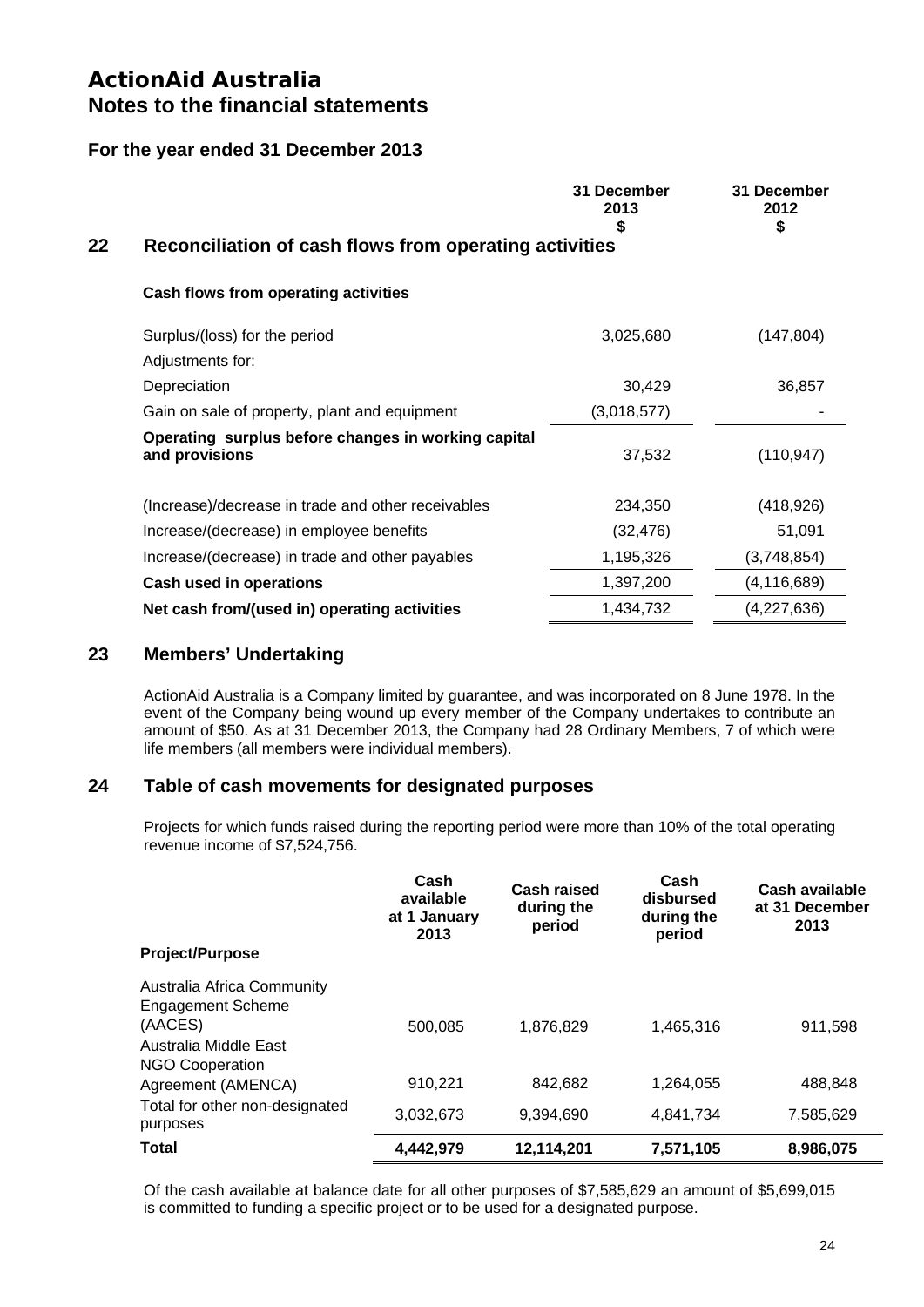# **Notes to the financial statements**

### **For the year ended 31 December 2013**

### **25 Fundraising appeals conducted during the year**

- **(a)** Fundraising appeals conducted during the year included mail appeals, telephone appeals, electronic appeals, face-to-face appeals, events, workplace giving and bequests.
- **(b)** In accordance with section 20 of the Charitable Fundraising (NSW) Act 1991, monies received in the course of fundraising appeals are applied according to the objects or purposes of the appeal net of proper and appropriate expenses. In some circumstances appeal funds are not always expended in the year they are collected and therefore the balance of undistributed funds at the end of the year being \$2,223,466 (31 December 2012: \$2,216,363) includes amounts to be applied to meet the purpose and objective of specific appeals.

|     |                                               | Year ended<br>31 December<br>2013 | Year ended<br>31 December<br>2012 |
|-----|-----------------------------------------------|-----------------------------------|-----------------------------------|
|     |                                               | \$                                | \$                                |
| (c) | <b>Results of fundraising appeals</b>         |                                   |                                   |
|     | Gross proceeds from fundraising appeals       | 3,106,056                         | 3,219,491                         |
|     | Gross proceeds from bequests                  | 133,545                           | 122,622                           |
|     | Less: Direct fundraising costs                | (558, 576)                        | (1,272,914)                       |
|     | Net surplus - public fundraising appeals      | 2,681,025                         | 2,069,199                         |
|     | Government, multilateral & corporate grants   | 3,960,747                         | 6,854,279                         |
|     | Less: fundraising cost                        | (24,089)                          | (69, 045)                         |
|     | Net surplus - Gov't, multilateral & corporate | 3,936,658                         | 6,785,234                         |
|     | Other income                                  | 131,575                           | 968,439                           |
|     | Total revenue net of direct fundraising costs | 6,749,258                         | 9,822,872                         |

### **(d) Application of net surplus obtained from fundraising appeals**

|                                                    | 6,749,258   | 9,822,872   |
|----------------------------------------------------|-------------|-------------|
| Less: Non-distributed funds at beginning of period | (2,216,363) | (2,364,167) |
| Add: Non-distributed funds at end of the period    | 2,223,466   | 2,216,363   |
| Administration expenses                            | 894.968     | 874,602     |
| Fundraising costs - indirect                       | 706,301     | 726.518     |
| <b>Distributions</b>                               | 5,140,886   | 8,369,556   |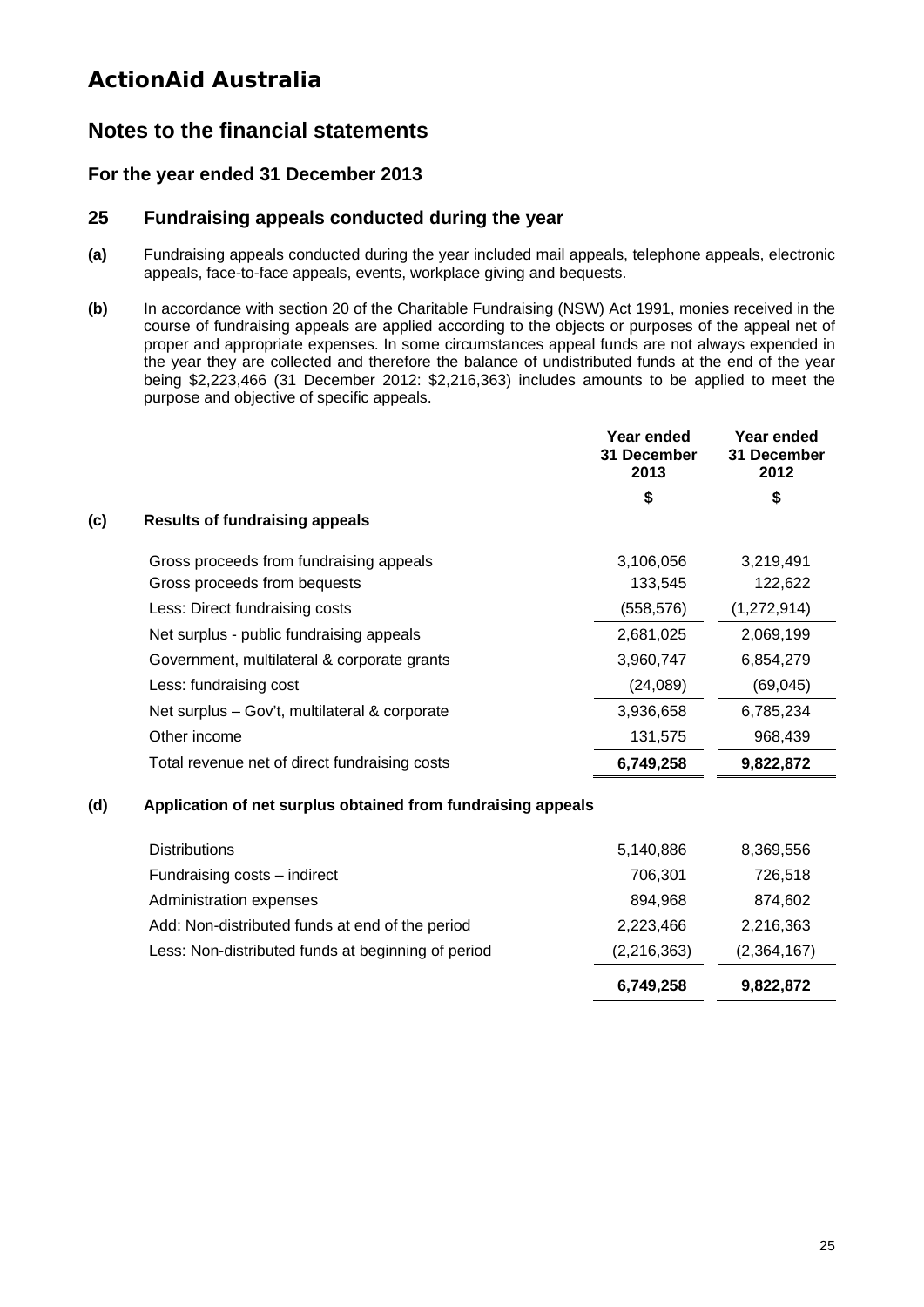### **For the year ended 31 December 2013**

### **25 Fundraising appeals conducted during the year (continued)**

#### **(e) Comparisons of certain monetary figures and percentages**

|            | Year ended<br>31 December 2013 |            |                                |
|------------|--------------------------------|------------|--------------------------------|
| \$         | %                              | \$         | ℅                              |
| 558,576/   | 17                             | 1,272,914/ | 38                             |
| 3,239,601  |                                | 3,342,113  |                                |
| 2,681,025/ | 83                             | 2,069,199/ | 62                             |
| 3,239,601  |                                | 3,342,113  |                                |
| 5,140,886/ | 70                             | 8,369,556/ | 74                             |
| 7.324.820  |                                | 11,312,635 |                                |
| 5,140,886/ | 71                             | 8,369,556/ | 74                             |
| 7,213,998  |                                | 11,333,674 |                                |
|            |                                |            | Year ended<br>31 December 2012 |

### **26 Key management personnel**

The following were key management personnel of the Company at any time during the reporting period and unless otherwise indicated were key management personnel for the entire period:

#### *Non-executive directors*

| The Hon. John Dowd AO QC | Nicci Dent (From 11 September 2013) |
|--------------------------|-------------------------------------|
| Margaret Alston          | Gordon Weiss (To 19 November 2013)  |
| Sonia Zavesky            | Thomas O'Connor (To 19 July 2013)   |
| Susan Brennan            | James Pyne (To 12 September 2013)   |
| Maree Blake              | Tuong Quang Luu AO (To 1 July 2013) |

#### *Executives*

| Philip Archibald Law Executive Director |                                                           |
|-----------------------------------------|-----------------------------------------------------------|
| Palash Roy                              | Head of Finance and Administration (To 30 June 2013)      |
| Susan Casali                            | Head of Finance and Administration (From 27 August 2013)  |
|                                         | Acting Head of HROD (From 10 September 2013)              |
| Morgane Daumarie                        | Head of HROD (On maternity leave from 10 September 2013)  |
| <b>Catherine Esposito</b>               | Head of Programs (To 1 October 2013)                      |
| Michelle Higelin                        | Head of Programs (From 5 November 2013)                   |
| Maeva Freeman                           | Head of Fundraising (On maternity leave from 22 May 2013) |
| Michael Fogarty                         | Head of Fundraising (From 29 April 2013)                  |
| <b>Mark Chenery</b>                     | <b>Head of Community Engagement</b>                       |
| Frederique Blanc                        | Executive Projects Manager (To 14 May 2013)               |

#### **Transactions with key management personnel**

The directors did not receive any remuneration or superannuation benefits during the period other than professional indemnity insurance paid on their behalf by the Company.

In addition to a salary, the Company also provides non-cash benefits to some key management personnel and contributes to a post-employment defined contribution superannuation fund on their behalf.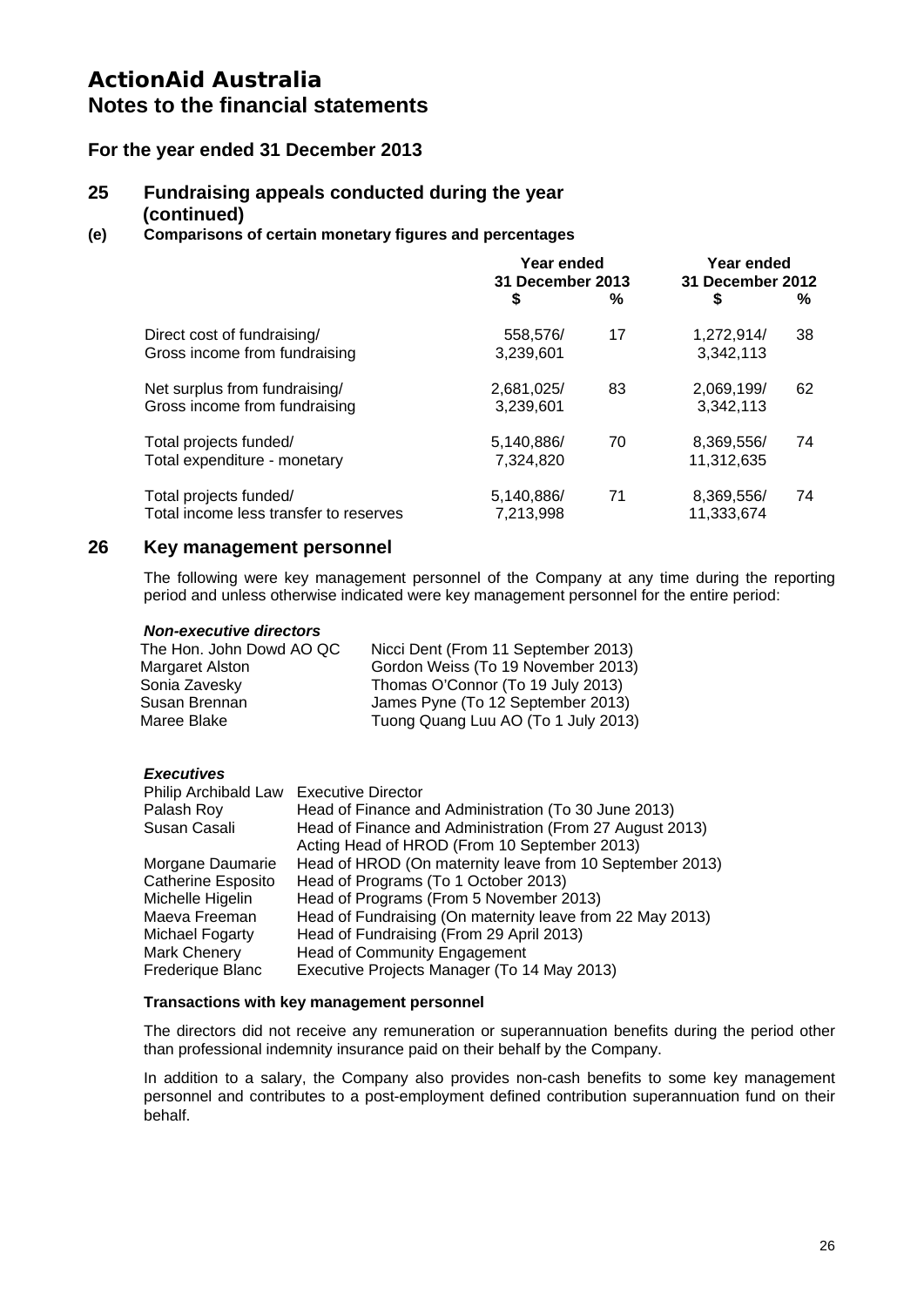### **For the year ended 31 December 2013**

### **26 Key management personnel (continued)**

|                          |               |                          |          | Below are the details of executive remuneration during the year ended 31 December 2013: |              |
|--------------------------|---------------|--------------------------|----------|-----------------------------------------------------------------------------------------|--------------|
|                          |               | <b>Short Term</b>        |          | <b>Post Employment</b>                                                                  | <u>Total</u> |
|                          | <b>Salary</b> | <b>Bonus</b>             | Non-     | <b>Superannuation</b>                                                                   |              |
|                          | payments      |                          | monetary |                                                                                         |              |
| <b>Executive Payment</b> | 748.243       | ۰                        | 13.162   | 53.317                                                                                  | 814.722      |
|                          | 748.243       | $\overline{\phantom{0}}$ | 13.162   | 53.317                                                                                  | 814.722      |

Below are the details of executive remuneration during the year ended 31 December 2012:

|                          |                           | <b>Short Term</b>        |                  | <b>Post Employment</b> | <b>Total</b> |
|--------------------------|---------------------------|--------------------------|------------------|------------------------|--------------|
|                          | <b>Salary</b><br>payments | <b>Bonus</b>             | Non-<br>monetary | <b>Superannuation</b>  |              |
| <b>Executive Payment</b> | 716.753                   | $\overline{\phantom{0}}$ | 14.386           | 64.508                 | 795.647      |
|                          | 716.753                   | $\overline{\phantom{a}}$ | 14.386           | 64.508                 | 795.647      |

### **Other transactions with the Company**

No director has entered into a material contract or transaction with the Company since the end of the previous year and there were no material contracts or transactions involving directors' interests subsisting at period-end.

### **27 Financial risk management**

Exposure to credit risk, liquidity risk, currency risk and interest rate risk arises in the normal course of the Company's business.

#### **(a) Credit risk**

Credit risk is the risk of financial loss to the Company from the failure of a counter party to settle its financial or contractual obligations as and when they fall due.

The carrying amount of the Company's financial assets represents the maximum credit exposure. The Company's maximum exposure to credit risk at the reporting date was:

|                   |             | <b>Carrying amount</b>            |     |  |  |
|-------------------|-------------|-----------------------------------|-----|--|--|
|                   | <b>Note</b> | 31 December 2013 31 December 2012 |     |  |  |
| Trade receivables | 15          | 5.677                             | 150 |  |  |
|                   |             | 5.677                             | 150 |  |  |

The Company's exposure to credit risk for trade receivables at the reporting date by type of donor was none.

Credit risk on financial assets is minimised by dealing with recognised financial institutions and related parties with acceptable credit ratings. No impairment allowance is necessary in respect of trade receivables as all trade receivables at 31 December 2013 had been settled in full at the date of this report.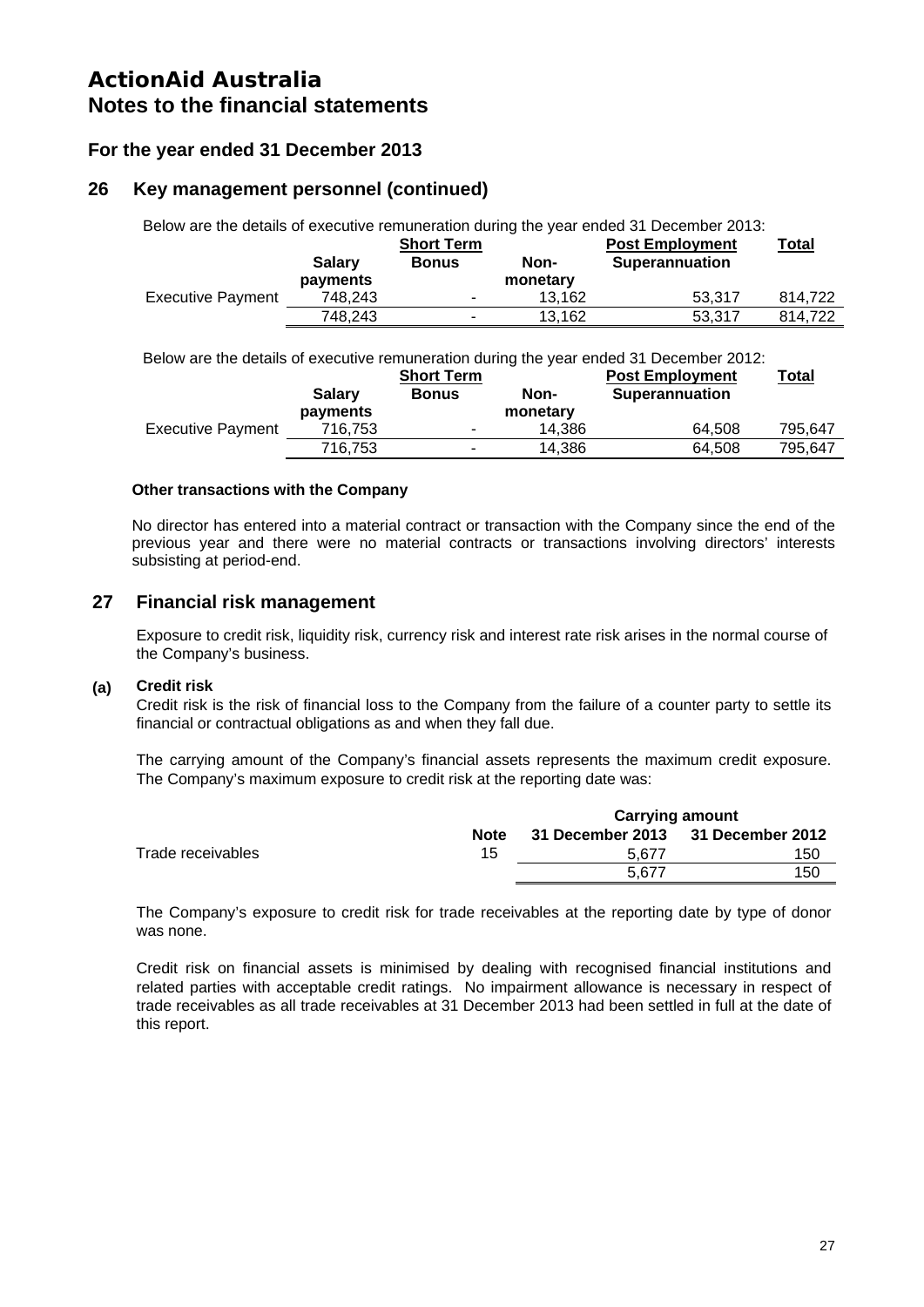### **For the year ended 31 December 2013**

### **27 Financial risk management (continued)**

#### **(b) Liquidity risk**

Liquidity risk is the risk that the Company will not be able to meet its financial obligations as and when they fall due. The Company's approach to managing liquidity is to ensure, as far as possible, that it will always have sufficient liquidity to meet its liabilities when due, under both normal and stressed conditions, without incurring unacceptable losses and risking damage to the Company's reputation.

The Company monitors cash flow requirements and optimises its cash return on investments. Typically the Company ensures that it has sufficient cash on demand to meet expected operational expenses for a period of at least 60 days, excluding potential impact of extreme circumstances that cannot be reasonably predicted, such as natural disasters.

The total financial liability consists of trade and other payables of \$663,608 (31 December 2012: \$264,808), Australian government grants not yet spent of \$2,976,755 (31 December 2012: \$1,981,276), \$181,685 of other grants not yet spent (31 December 2012: \$385,599) and \$Nil borrowings (31 December 2012: \$402,415). All trade and other payables are settled within 2 months or less, with the exception of grants not yet spent that are spent over the duration of individual projects and borrowings to be paid over the year.

#### **(c) Currency risk**

The Company is exposed to currency risk on program expenses that are denominated in a currency other than the Australian Dollar (AUD), however agreements with implementing partners are denominated in the same currency as donor agreements to minimise the currency risk. The Company is also exposed to currency risk on cash and financial instruments that are held in the Company's offices in Palestine and Indonesia.

The Company's exposure to foreign currency risk at balance date was as follows, based on notional amounts (in AUD). The currencies to which the Company was exposed at balance date (or at 31 December 2013) were United States Dollars (USD) and Israeli Shekels (ILS). In addition to these currencies the company was also exposed at 31 December 2012 for Indonesian Rupiahs (IDR),

| 31 December 2013          | USD     | <b>IDR</b> | <b>ILS</b> |
|---------------------------|---------|------------|------------|
| Cash and cash equivalents | 119,627 |            | 34,945     |
| Trade receivables         |         |            | 24,822     |
| Trade payables            |         |            | 86,439     |
| Net exposure              | 119,627 |            | 146,206    |
|                           |         |            |            |
|                           |         |            |            |
| 31 December 2012          | USD     | <b>IDR</b> | ILS        |
| Cash and cash equivalents | 459,205 | 368,879    | 11,600     |
| Trade receivables         |         |            | 11,233     |
| Trade payables            |         |            | 62,772     |

The following significant exchange rates applied at balance date:

| 31 December 2013         | USD    | IDR.       | ILS     |
|--------------------------|--------|------------|---------|
| Reporting date spot rate | 0.8948 | ۰          | 3.08771 |
| 31 December 2012         | USD    | <b>IDR</b> | ILS     |
| Reporting date spot rate | 1.0384 | 10.008     | 3.86326 |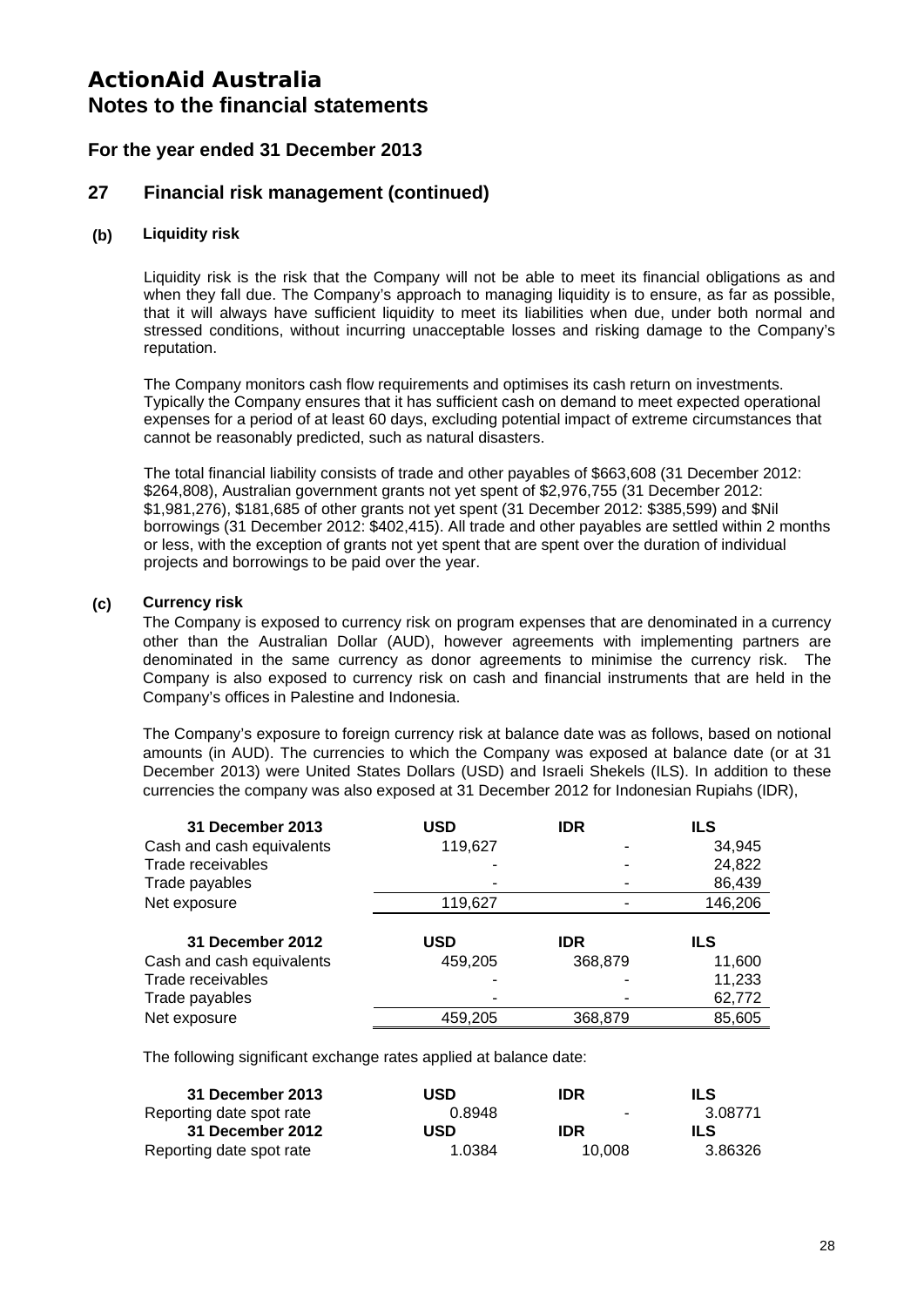### **For the year ended 31 December 2013**

### **27 Financial risk management (continued)**

#### **(c) Currency risk (continued)**

#### *Sensitivity analysis*

A 10 percent strengthening of the Australian dollar against the following currencies at 31 December 2013 would have decreased (increased) the surplus for the period by the amounts shown below (in AUD). This analysis assumes that all other variables, in particular interest rates, remain constant. The analysis is performed on the same basis for 31 December 2012.

| 31 December 2013               | <b>USD</b> | IDR    | ILS.   |
|--------------------------------|------------|--------|--------|
| Decrease (increase) to surplus | 9.578      | -      | 11.930 |
| 31 December 2012               | USD        | IDR.   | ILS    |
| Decrease (increase) to surplus | 41.746     | 33.534 | 7.782  |

A 10 percent weakening of the Australian dollar against the above currencies at 31 December 2013 would have had the equal but opposite effect on the above currencies to the amounts shown above, on the basis that all other variables remain constant.

### **(d) Interest rate risk**

The Company's exposure to interest rate risk for classes of financial assets and financial liabilities is as follows:

#### *Financial assets*

Cash balances and cash investments totalling \$8,986,075 (31 December 2012: \$4,442,979) are subject to floating interest rates and fixed rates for periods not exceeding 90 days. The weighted average interest rate at balance date was 3.37% pa (31 December 2012: 3.19% pa). Of this amount \$184,726 (31 December 2012: \$838,710) was non-interest bearing.

#### *Financial liabilities*

Of the \$3,158,440 of deferred income (31 December 2012: \$2,366,875), \$2,976,755 relates to AusAid grants (31 December 2012: \$1,981,276). The interest earned on the deferred income of AusAid grants is used to meet the obligations set out in grant agreements.

#### *Sensitivity analysis*

In managing interest rate risks the Company aims to reduce the impact of short-term fluctuations on the Company's earnings. Over the longer-term, however, permanent changes in interest rates would have an impact on the Company's earnings and interest expenses.

A change of 100 basis points in interest rates at the reporting date would increase (decrease) per annum interest earned by the amounts shown below. The analysis is performed on the same basis for 31 December 2012.

|                                               | 100bp increase | 100bp decrease |
|-----------------------------------------------|----------------|----------------|
| 31 December 2013<br>Cash and cash equivalents | 215,709        | (116, 018)     |
| 31 December 2012<br>Cash and cash equivalents | 177,693        | (105,945)      |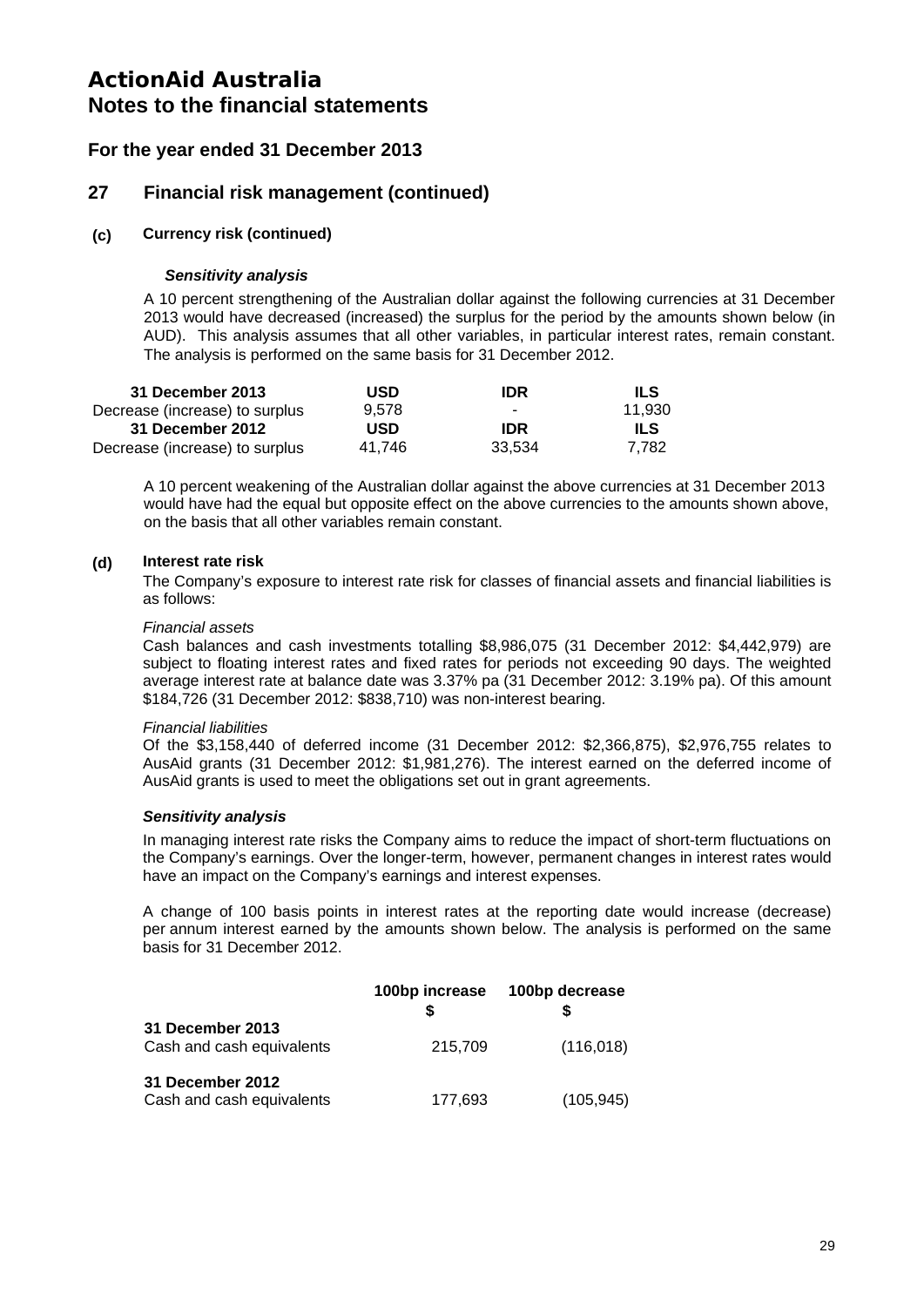### **For the year ended 31 December 2013**

### **27 Financial risk management (continued)**

A change of 100 basis points in interest rates at the reporting date would increase (decrease) per annum interest costs by the amounts shown below. The analysis is performed on the same basis for 31 December 2012.

|                          |        | 100bp increase 100bp decrease |
|--------------------------|--------|-------------------------------|
| 31 December 2013<br>Debt |        |                               |
| 31 December 2012<br>Debt | 31,187 | (23, 139)                     |

#### *Fair values*

The carrying amounts shown in the Statement of Financial Position for cash and cash equivalents, trade and other receivables, loans to related parties, other assets, and trade and other payables approximate net fair value.

|                                                  | Note | <b>Effective</b><br>interest<br>rate | <b>Total</b> | 6 months<br>or less | $6 - 12$<br>months | $1 - 2$<br>Years | $2 - 5$<br>years | <b>More</b><br>than<br>5<br>years |
|--------------------------------------------------|------|--------------------------------------|--------------|---------------------|--------------------|------------------|------------------|-----------------------------------|
|                                                  |      | \$                                   | \$           | \$                  | \$                 | S                | \$               | \$                                |
| 31 December 2013<br>Cash and cash<br>equivalents | 14   | 3.37%                                | 8,986,075    | 8,986,075           | ۰                  | ۰                |                  |                                   |
| 31 December 2012<br>Cash and cash<br>equivalents | 14   | 3.19%                                | 4.442.979    | 4,442,979           |                    | ۰                |                  |                                   |

### **28 Subsequent events**

There has not arisen in the interval between the end of the year and the date of this report any item, transaction or event of a material and unusual nature likely, in the opinion of the directors of the Company, to affect significantly the operations of the Company, the results of those operations, or the state of affairs of the Company, in future financial years

### **29 Related party transactions**

The company entered into the following related party transaction with ActionAid International relating to fund transfers for sponsorship programs and funds received for fundraising investments. There has not been any fixed arrangement for the outstanding cash settlement.

|                                                          | Year ended<br>31 December<br>2013 | Year ended<br>31 December<br>2012 |
|----------------------------------------------------------|-----------------------------------|-----------------------------------|
|                                                          | S.                                | S                                 |
| ActionAid International receivable (balance outstanding) | 138.713                           | 418.460                           |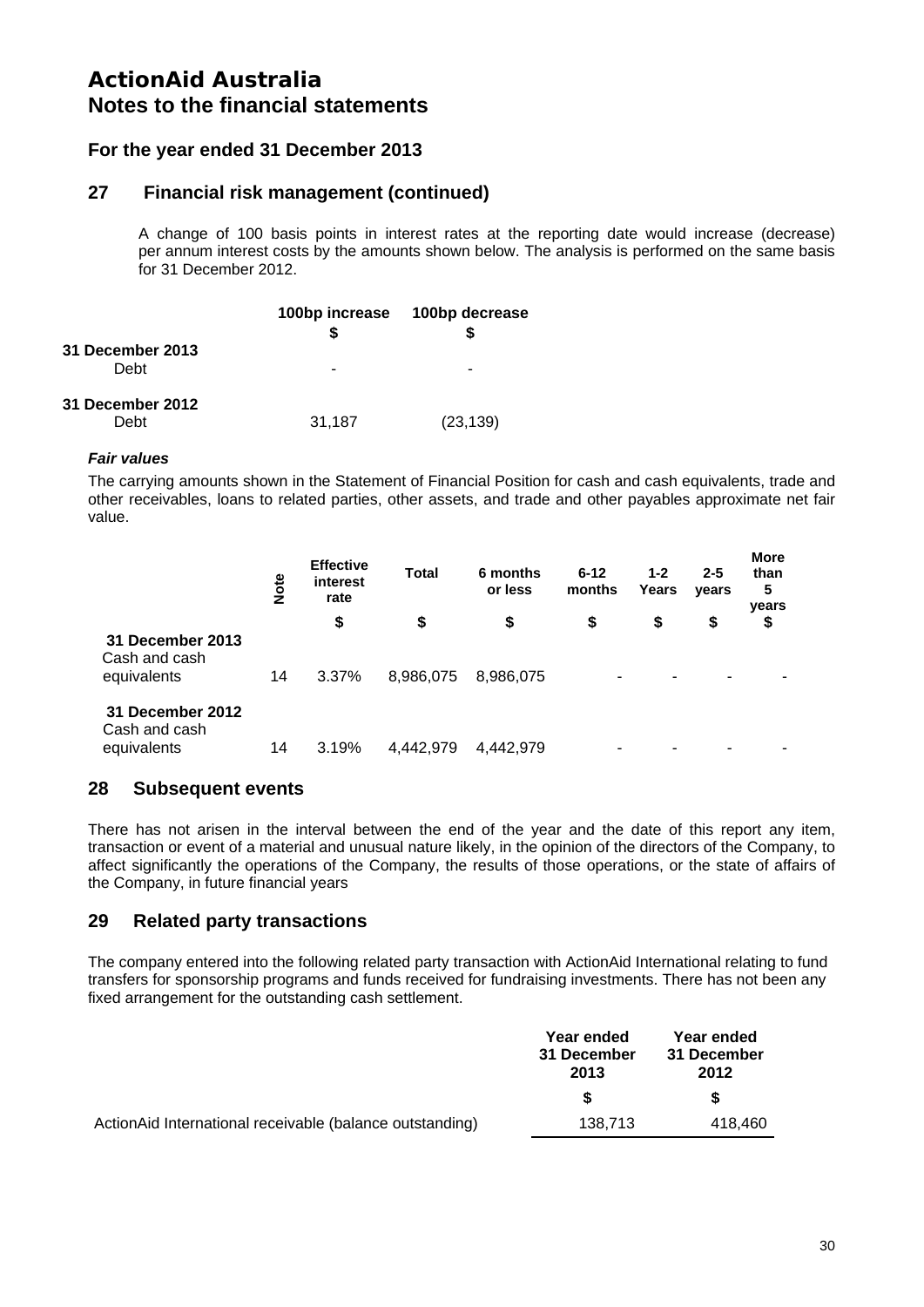### **For the year ended 31 December 2013**

### **30 Company Details**

*Principal Place of Business To 28 March 2014*  69-71 Parramatta Road Camperdown New South Wales 2050

*From 28 March 2014*  Level 2, 10 Mallet Street **Camperdown** New South Wales 2050

*Postal Address*  Locked Bag 5515 **Camperdown** New South Wales 1450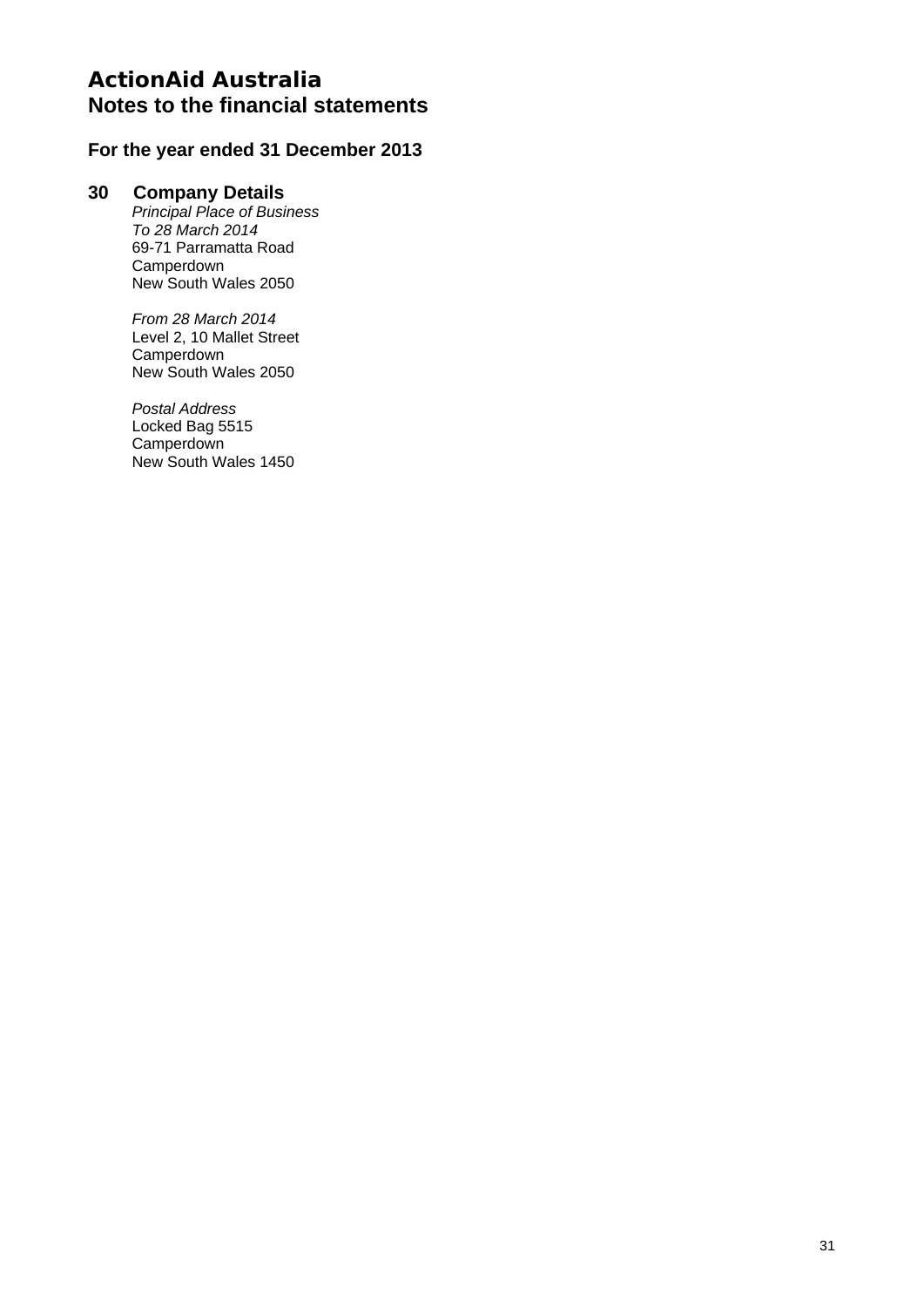# **ActionAid Australia Director's Declaration**

In the opinion of the directors of ActionAid Australia:

- (a) the financial statements and notes set out on pages 7 to 31 are in accordance with the Corporations Act 2001 including;
	- (i) giving a true and fair view of the financial position of the Company as at 31 December 2013, and of its performance, for the financial year ended on that date; and
	- (ii) complying with Australian Accounting Standards (including the Australian Accounting Interpretations) and Corporations Regulations 2001; and
	- (iii) complying with the ACFID Code of Conduct for non-governmental development organisations; and
- (b) there are reasonable grounds to believe that the Company will be able to pay its debts as and when they become due and payable.

Dated at Sydney this 23rd day of May 2014

Signed in accordance with a resolution of the Directors pursuant to S295(5) of the Corporations Act 2001:

The Hon. John Dowd AO QC Sonia Zavesky President **Director**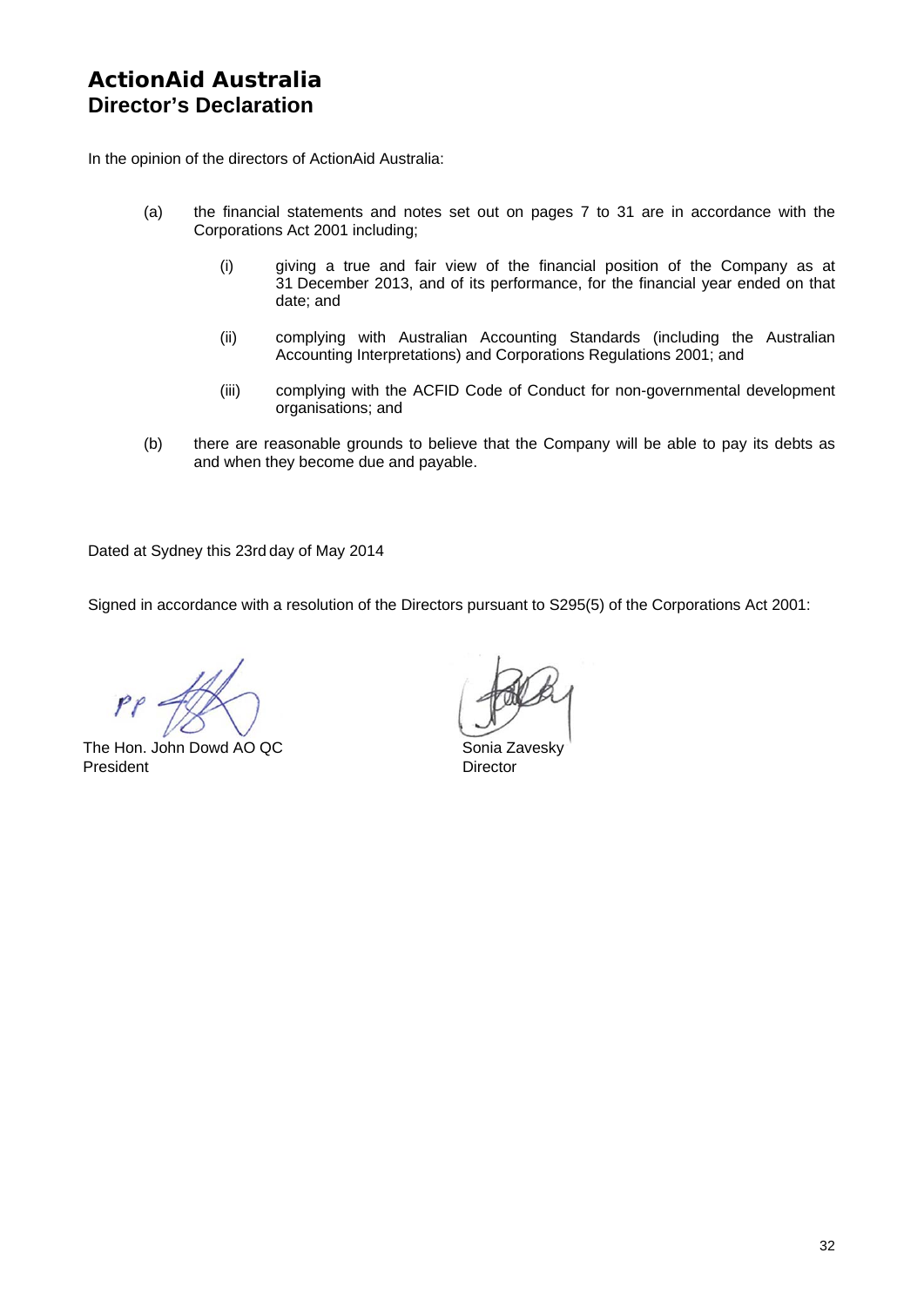I, Philip Archibald Law, Executive Director of ActionAid Australia declare that, in my opinion:

- a. the Statement of Profit and Loss and Other Comprehensive Income gives a true and fair view of all income and expenditure of ActionAid Australia with respect to fundraising appeal activities for the year ended 31 December 2013;
- b. the Statement of Financial Position gives a true and fair view of the state of affairs with respect to fundraising appeal activities as at 31 December 2013;
- c. the provisions of the Charitable Fundraising Act (NSW) 1991 and Regulations and the conditions attached to the authority have been complied with for the year ended 31 December 2013; and
- d. the internal controls exercised by ActionAid Australia are appropriate and effective in accounting for all income received and applied from any fundraising appeals.

Dated at Sydney this 23rd day of May 2014

Signed in accordance with a resolution of the Directors:

 $\sqrt{2}$ 

 $0.1$ 

Philip Archibald Law Executive Director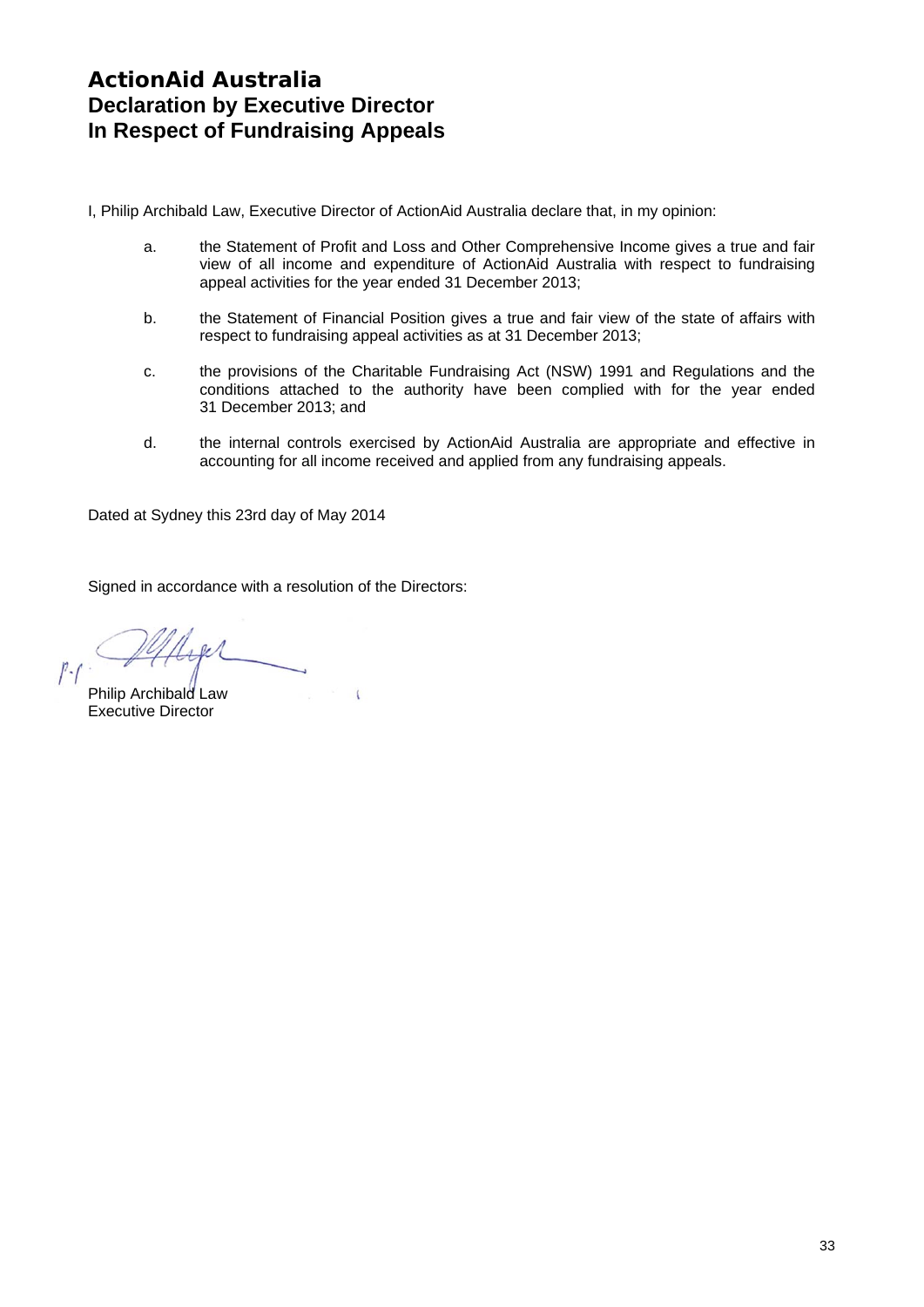# Deloitte.

Deloitte Touche Tohmatsu ABN 74 490 121 060

Grosvenor Place 225 George Street Sydney NSW 2000 PO Box N250 Grosvenor Place Sydney NSW 1217 Australia

DX 10307SSE Tel: +61 (0) 2 9322 7000 Fax: +61 (0) 2 9322 7001 www.deloitte.com.au

# **Independent Auditor's Report to the Members of ActionAid Australia**

We have audited the accompanying financial report of ActionAid Australia (the Company), which comprises the statement of financial position as at 31 December 2013, statement of profit or loss and other comprehensive income, the statement of cash flows and the statement of changes in equity for the year ended on that date, notes comprising a summary of significant accounting policies and other explanatory information, and the directors' declaration as set out on pages 7 to 31. In addition, we have audited ActionAid Australia's compliance with specific requirements of the *Charitable Fundraising Act 1991* for the year ended 31 December 2013.

### *Directors' Responsibility for the Financial Report and for Compliance with the Charitable Fundraising Act 1991*

The directors of the company are responsible for the preparation of the financial report that gives a true and fair view in accordance with Australian Accounting Standards, the *Corporations Act 2001*  and the ACFID Code of Conduct and for compliance with the *Charitable Fundraising Act 1991*. The directors are also responsible for such internal control as the directors determine is necessary to enable compliance with requirements of the *Charitable Fundraising Act 1991* and the preparation of the financial report that gives a true and fair view and is free from material misstatement, whether due to fraud or error.

#### *Auditor's Responsibility*

Our responsibility is to express an opinion on the company's compliance with specific requirements of the *Charitable Fundraising Act 1991* and the financial report based on our audit. We conducted our audit in accordance with Australian Auditing Standards. Those standards require that we comply with relevant ethical requirements relating to audit engagements and plan and perform the audit to obtain reasonable assurance whether the entity has complied with specific requirements of the *Charitable Fundraising Act 1991* and the financial report is free from material misstatement.

An audit involves performing procedures to obtain audit evidence about the company's compliance with specific requirements of the *Charitable Fundraising Act 1991* and amounts and disclosures in the financial report. The procedures selected depend on the auditor's judgement, including the assessment of the risks of non-compliance with specific requirements of the *Charitable Fundraising Act 1991* and material misstatement of the financial report, whether due to fraud or error. In making those risk assessments, the auditor considers internal control, relevant to the company's compliance with the *Charitable Fundraising Act 1991* and preparation of the financial report that gives a true and fair view, in order to design audit procedures that are appropriate in the circumstances, but not for the purpose of expressing an opinion on the effectiveness of the company's internal control. An audit also includes evaluating the appropriateness of accounting policies used and the reasonableness of accounting estimates made by the directors, as well as evaluating the overall presentation of the financial report.